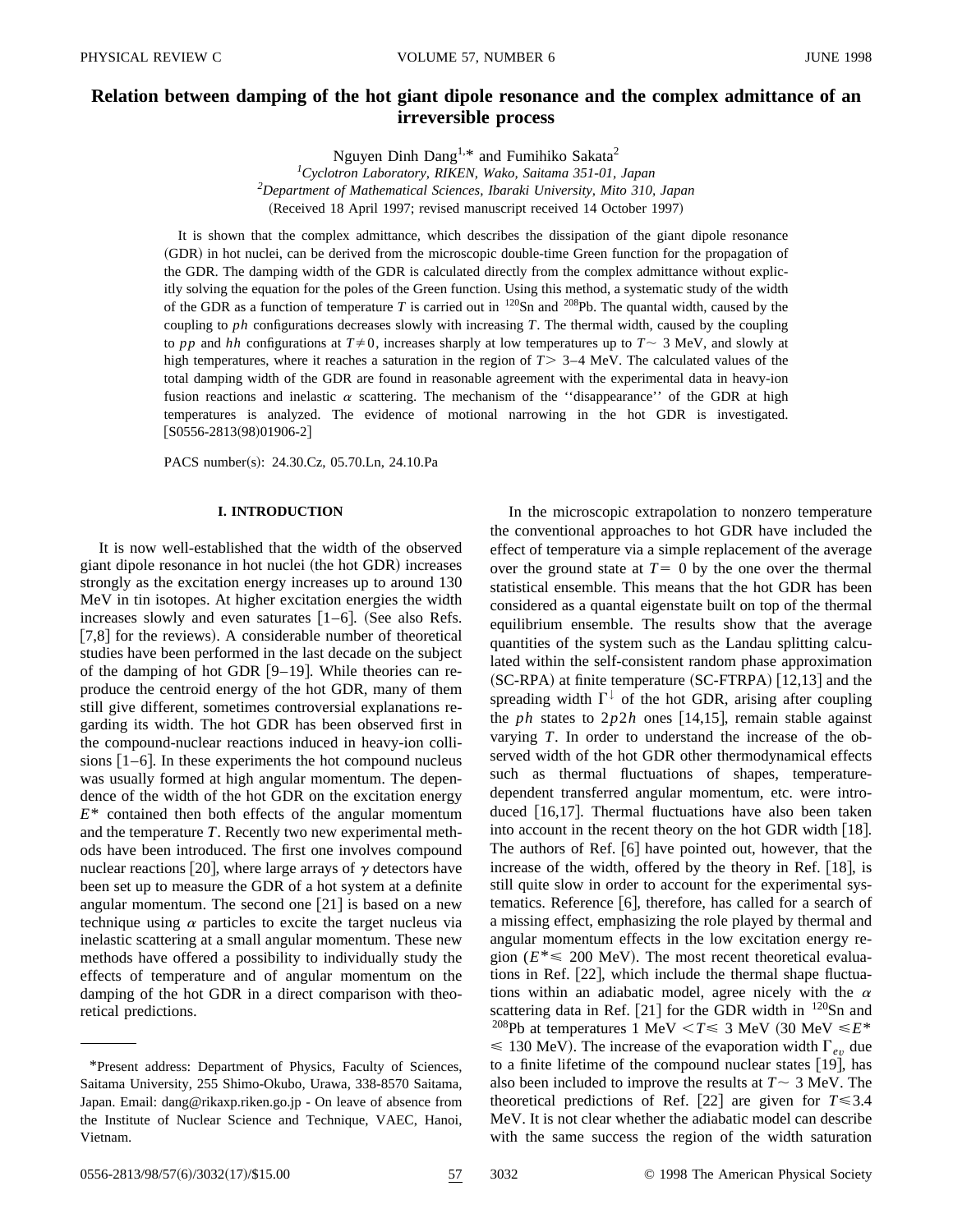$(E^*$  130 MeV), where a considerable number of heavy-ion fusion data has been accumulated up to  $E^* \sim 450$  MeV. These results have also shown that the effects due to angular momentum on the data set of interest are negligible. This observation is important as it confirms the domination of thermal effects in the increase and saturation of the GDR width.

From the macroscopic point of view the GDR built on the ground state  $(T=0)$  (the g.s. GDR) can be considered as the Landau zero sound  $[23]$ . The damping of the hot GDR has been studied within the framework of the Landau-Vlasov theory (See Refs.  $[24,25]$  and references therein). The width of the GDR within this approach shows a continuous increase as the temperature increases. The width saturation at  $T \geq 3$  MeV and the "disappearance" of the GDR at high temperature ( $T$  > 4.5  $\sim$  5 MeV), observed in some heavyion fusion experiments  $[26]$ , are interpreted within this approach mainly as a result of an exceedingly large width. In the recent Ref.  $\left|27\right|$ , it has been shown, however, that at *T*  $\geq 2$  MeV the regime of rare collisions, where the random phase approximation (RPA) method can be applied in the theory of Fermi liquid, must be replaced with the regime of frequent collisions. Including the memory effects in the collisional integral and the quadrupole distortion of the Fermi surface, the collisional width of the GDR, obtained in Ref.  $[27]$ , turns out to be rather independent on temperature in an agreement with the predictions of microscopic theories [14,15]. Thermal shape fluctuations have also been taken into account based on the Landau theory of nuclear shape transitions in Ref. [28]. The latter provides a nice macroscopic description of thermal fluctuations in all quadrupole shape degrees of freedom. With all parameters fixed at zero temperature this theory shows good agreement with the data for hot GDR up to  $T= 2 \sim 3$  MeV.

In the present situation we see two particularly important issues in the theoretical study of the behavior of the GDR as a function of temperature. The first one is the need of a consistent description of the hot GDR width as a function of temperature, including both regions of the width increase at low temperatures ( $0 \le T \le 3$  MeV) as well as of the width saturation ( $T \ge 3$  MeV) up to the region where the GDR is thought to disappear ( $T > 4.5 \sim 5$  MeV). The second one is the connection between the microscopic and macroscopic understandings of the damping mechanism of hot GDR. Recently we have shown in a series of works  $[29,30]$  that the coupling of the RPA phonon to the *pp* and *hh* configurations, which appear at nonzero temperature, leads to the thermal damping of the collective vibration (phonon). In our most recent work  $[31]$  we gave our answer to the first issue. Namely, we have performed a systematic study of the damping of the GDR in  $90Zr$ ,  $120Sn$ , and  $208Pb$  as a function of temperature *T*. The results have shown that the coupling of the collective vibration to the *pp* and *hh* excitations, which causes the thermal damping width, is responsible for the increase of the total width with increasing temperature up to  $T \approx 3$  MeV and its saturation at higher temperatures. Our results are found in an overall agreement with the experimental data for the GDR width obtained in the inelastic  $\alpha$ scattering and heavy-ion fusion reactions at excitation energies  $E^* \leq 450$  MeV.

In the present paper we will make a further step in this

direction by answering the second issue mentioned above. Namely, we would like to study here a connection between the microscopic description and a macroscopic interpretation of the hot GDR. As a result we shall propose an alternative way to estimate the damping width of the GDR via the complex admittance of an irreversible process. This work is organized as follows. In Sec. II we study the dissipation of the hot GDR, considering it as a statistical state, which is slightly deviated from the thermal equilibrium under the influence of a temperature-dependent external perturbation. As a matter of fact, in intermediate-energy heavy-ion collisions the hot GDR can be present as a thermal excitation and the detected  $\gamma$  rays are emitted predominantly in the nonequilibrium phase. The evolution of this weakly nonequilibrium state can be described by the transport equation of a linear irreversible process. An alternative treatment within the time-dependent Hartree-Fock (TDHF) approach can be found in Ref.  $[32]$ . However we shall use the double-time Green function method to derive the complex admittance of this process in a microscopic way without explicitly recoursing to the transport equation. The systematic numerical calculations are carried out in realistic nuclei, <sup>120</sup>Sn and <sup>208</sup>Pb, within a large range of temperature (up to at least  $T=6$ MeV) in Sec. III. The results are compared with the recent experimental data for the hot GDR in these nuclei in heavy ion fusion reactions and inelastic  $\alpha$  scattering. The paper is summarized in the last section, where some conclusions are provided.

#### **II. EVOLUTION OF THE HOT GDR IN AN IRREVERSIBLE PROCESS**

We consider the dissipation of the hot GDR as a statistical state, which is slightly deviated from the thermal equilibrium under the influence of a temperature-dependent external perturbation. The weakly nonequilibrium state can be constructed, considering the response of a system, which is described by a time-independent Hamiltonian  $H_h$ , on an external perturbation  $H_t^1$  [33,34] under the assumption that there is no external perturbation at the time  $t=-\infty$ . The total Hamiltonian is

$$
H = H_h + H_t^1, \quad H_{t = -\infty}^1 = 0.
$$
 (2.1)

The evolution of a dynamical variable  $\hat{\mathcal{O}}$ , whose average The evolution The evolution value is  $\overline{\mathcal{O}(t)}$ value is  $\mathcal{O}(t) = \text{Tr}\{\rho(t)\mathcal{O}\}\text{, can be studied in terms of a time-}$ dependent density operator  $\rho(t)$ . The latter satisfies the von Neumann equation with a condition that at  $t=-\infty$  the system is in the thermal equilibrium:

$$
i\frac{\partial}{\partial t}\rho(t) = [H_h + H_t^1, \rho(t)],
$$
  

$$
\rho(-\infty) = \rho = e^{-\beta H_h} \text{Tr}\{e^{-\beta H_h}\}, \quad \beta = T^{-1}.
$$
 (2.2)

Since the external perturbation is assumed to be small, Eq.  $(2.2)$  can be solved by linearizing the density operator  $\rho(t)$ with its first-order (small) increment  $\Delta \rho(t)$ 

$$
\rho(t) = \rho + \Delta \rho(t),\tag{2.3}
$$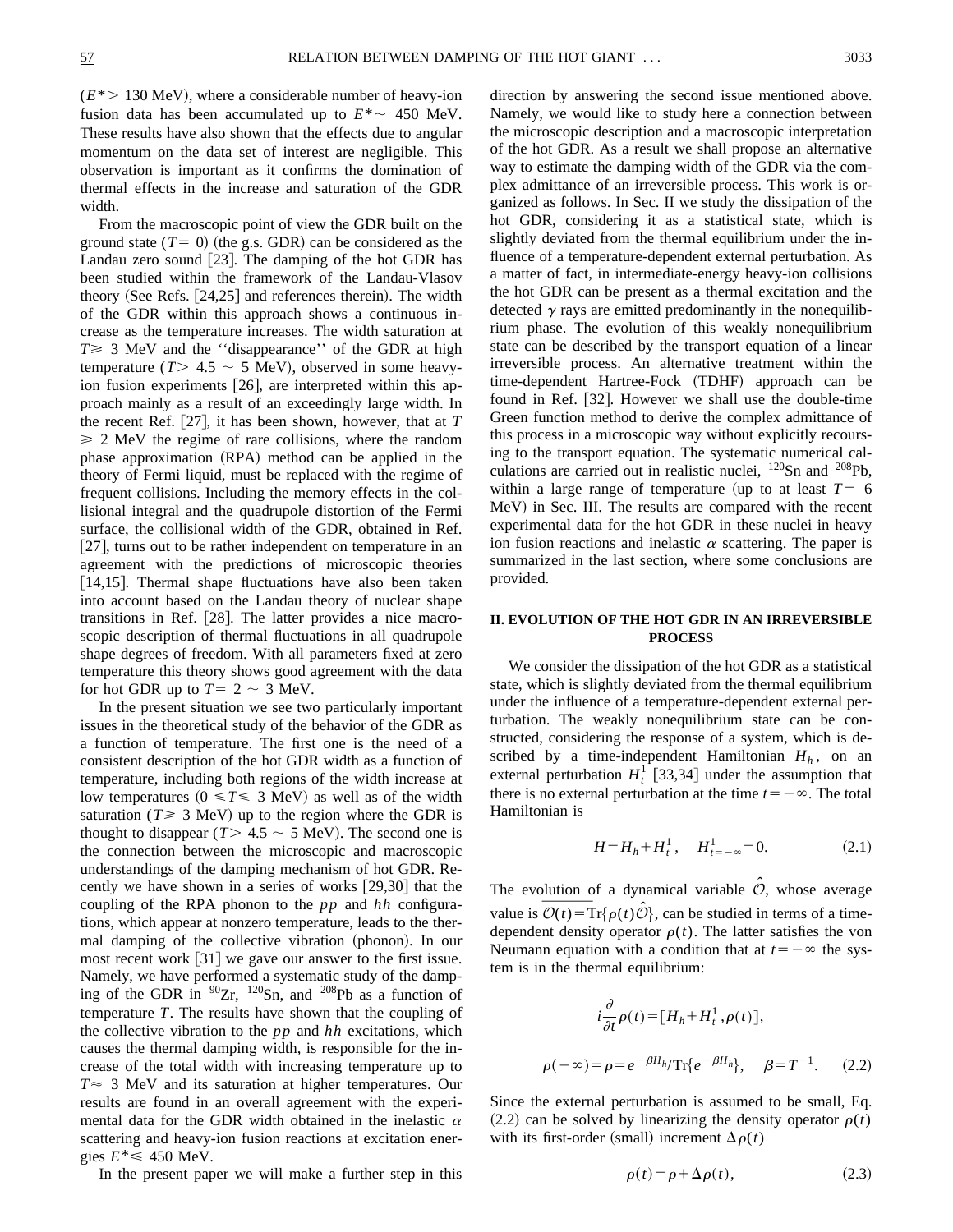so that  $H_t^1 \Delta \rho(t)$  can be neglected. Under these conditions the evolution of the dynamical variable  $\hat{\mathcal{O}}$  is described by the equation well-known in the statistical mechanics of irreversible processes  $[33,34]$ . With switching on a periodic perturbation, for example, this equation takes the form

processes [33,34]. With switching on a periodic pertur-  
, for example, this equation takes the form  

$$
\overline{\mathcal{O}(t)} = \langle \hat{\mathcal{O}} \rangle + 2 \pi \sum_{q} e^{-i\Omega_{q}t + \varepsilon t} \langle \langle \hat{\mathcal{O}}; V_{q} \rangle \rangle_{E = \Omega_{q}}^{\text{ret}}, \quad (2.4)
$$

where  $\langle \ldots \rangle$  denotes the average over the grand canonical ensemble:

$$
\langle \dots \rangle = \text{Tr}\{\rho \dots\} = \frac{\text{Tr}\{\dots \exp(-\beta H_h)\}}{\text{Tr}\{\exp(-\beta H_h)\}}, \quad (2.5)
$$

the sum  $\sum_{q}V_{q} \equiv H^{1}$  is the time-independent part of the external perturbation  $H_t^1$ , and  $\Omega_q$  is the energy of elementary excitations, characterizing the distribution of the wave packet associated with the evolution of the dynamical variable under consideration. The retarded Green function  $\langle \langle \mathcal{O}; V_q \rangle \rangle^{\text{ret}}$ , taken at energy  $E = \Omega_q$  (the after-effect function), is related to the complex admittance  $\chi_q(\Omega_q)$  as [33,34]

$$
\chi_q(\Omega_q) = -2\,\pi \langle \langle \hat{\mathcal{O}}; \hat{V}_q \rangle \rangle_{E=\Omega_q}^{\text{ret}},\tag{2.6}
$$

where  $V_q$  is the operator part of  $V_q$ .

In order to estimate microscopically the complex admittance  $\chi_q(E)$  in Eq.  $(2.6)$  we adopt in Eq.  $(2.1)$  a model Hamiltonian, which includes the coupling of collective oscillations (phonons) to the field of *ph*, *pp*, and *hh* pairs in a form of a sum of three terms:

$$
H = \sum_{s} E_{s} a_{s}^{\dagger} a_{s} + \sum_{q} \omega_{q} Q_{q}^{\dagger} Q_{q} + \sum_{ss'q} F_{ss'}^{(q)} a_{s}^{\dagger} a_{s'} (Q_{q}^{\dagger} + Q_{q}).
$$
\n(2.7)

The first term in the RHS of Eq.  $(2.7)$  describes the field of independent single particles  $a_{s}^{\dagger}$  and  $a_{s}$ . The second term stands for the phonon field  $\{Q_q^{\dagger}, Q_q\}$ . The last term represents the coupling between the two fields.  $E_s = \epsilon_s - \epsilon_F$ , where  $\epsilon_s$  is the single-particle energy and  $\epsilon_F$  is the Fermi surface's energy. Hereafter the energy  $E<sub>s</sub>$  is simply called the single-particle energy. The phonon energy is denoted as  $\omega_a$ . This form of the model Hamiltonian in Eq.  $(2.7)$  is quite general and common in many microscopic approaches to nuclear collective excitations. The difference is in the way of defining the single-particle energy  $E_s$ , phonon energy  $\omega_a$ 

and phonon structure under a specific effective coupling  $F_{ss}^{(q)}$ . In the quasiparticle-phonon model (QPM) [35] or in Ref. [36], e.g., the coupling vertex  $F_{ss}^{(q)}$  is a sum of products of the coupling strength and the coupling-matrix elements. The coupling strength contains the RPA amplitudes of *ph* configurations in the collective oscillation. The coupling matrix elements can be obtained through the derivative of the central potential. In the QPM, e.g., phonon operators  $Q_q^{\dagger}$  and  $Q_q$  have the fermion structure, being built from the coherent  $ph$  or quasiparticle pairs. Recently, the form in Eq.  $(2.7)$  has been derived rigorously from the QPM Hamiltonian in Ref. [30]. In the simplest case when the two-body term consists of only a separable isovector dipole-dipole interaction, one recovers from Eq.  $(2.7)$  the Hamiltonian widely used in the literature to describe the GDR  $[37]$ . The term, containing a sum of products of two  $pp(hh)$  pairs, is omitted in Eq.  $(2.7)$ as it has a little influence on the damping of phonon excitations  $\left[38\right]$ .

We introduce the double-time Green functions  $[39]$ , which describe the following:

~1! *The propagation of a free particle (or hole)*:

$$
G_{s';s}(t-t') = \langle \langle a_{s'}(t); a_s^{\dagger}(t') \rangle \rangle, \tag{2.8}
$$

~2! *The propagation of a free phonon*:

$$
G_{q';q}(t-t') = \langle \langle Q_{q'}(t); Q_q^{\dagger}(t') \rangle \rangle, \tag{2.9}
$$

~3! *The particle-phonon coupling in the single-particle field*:

$$
\Gamma_{s'q;s}^-(t-t') = \langle \langle a_{s'}(t)Q_q(t); a_s^{\dagger}(t') \rangle \rangle, \qquad (2.10)
$$

$$
\Gamma_{s'q;s}^{+}(t-t') = \langle \langle a_{s'}(t)Q_{q}^{\dagger}(t); a_{s}^{\dagger}(t') \rangle \rangle, \qquad (2.11)
$$

~4! *The transition between a nucleon pair and a phonon*:

$$
\mathcal{G}_{ss';q}^-(t-t') = \langle \langle a_s^{\dagger}(t) a_{s'}(t); \mathcal{Q}_q^{\dagger}(t') \rangle \rangle. \tag{2.12}
$$

The effect of the backward process, described by the Green function  $\langle \langle Q_{q'}^{\dagger}(t); Q_q^{\dagger}(t') \rangle \rangle$ , is small [30], so we neglect it here. In Eqs.  $(2.8) - (2.12)$  the standard notation is used for the double-time retarded Green function  $[33,39]$ . A set of coupled equations for an hierarchy of Green functions is obtained, applying the standard method of the equation of motion for the double-time Green functions  $[33,39,40]$ . We close this hierarchy to the functions in Eqs.  $(2.8)$ – $(2.12)$ , using a decoupling approximation as described in Refs.  $|33,39|$ :

$$
\langle \langle a_{s_1} Q_q^{\dagger} Q_{q'}; a_s^{\dagger} \rangle \rangle = \delta_{qq'} \nu_q G_{s_1; s}, \quad \langle \langle a_{s_1} Q_{q'} Q_q^{\dagger}; a_s^{\dagger} \rangle \rangle = \delta_{qq'} (1 + \nu_q) G_{s_1; s}, \tag{2.13}
$$

$$
\langle \langle a_s^{\dagger} a_{s_1} (Q_q^{\dagger} + Q_{q'}) ; Q_q^{\dagger} \rangle \rangle = \delta_{ss_1} n_s G_{q';q}, \quad \langle \langle a_{s'} a_{s_1}^{\dagger} a_{s_1} ; a_s^{\dagger} \rangle \rangle = \delta_{s's_1} (1 - n_{s'}) G_{s'_1; s}. \tag{2.14}
$$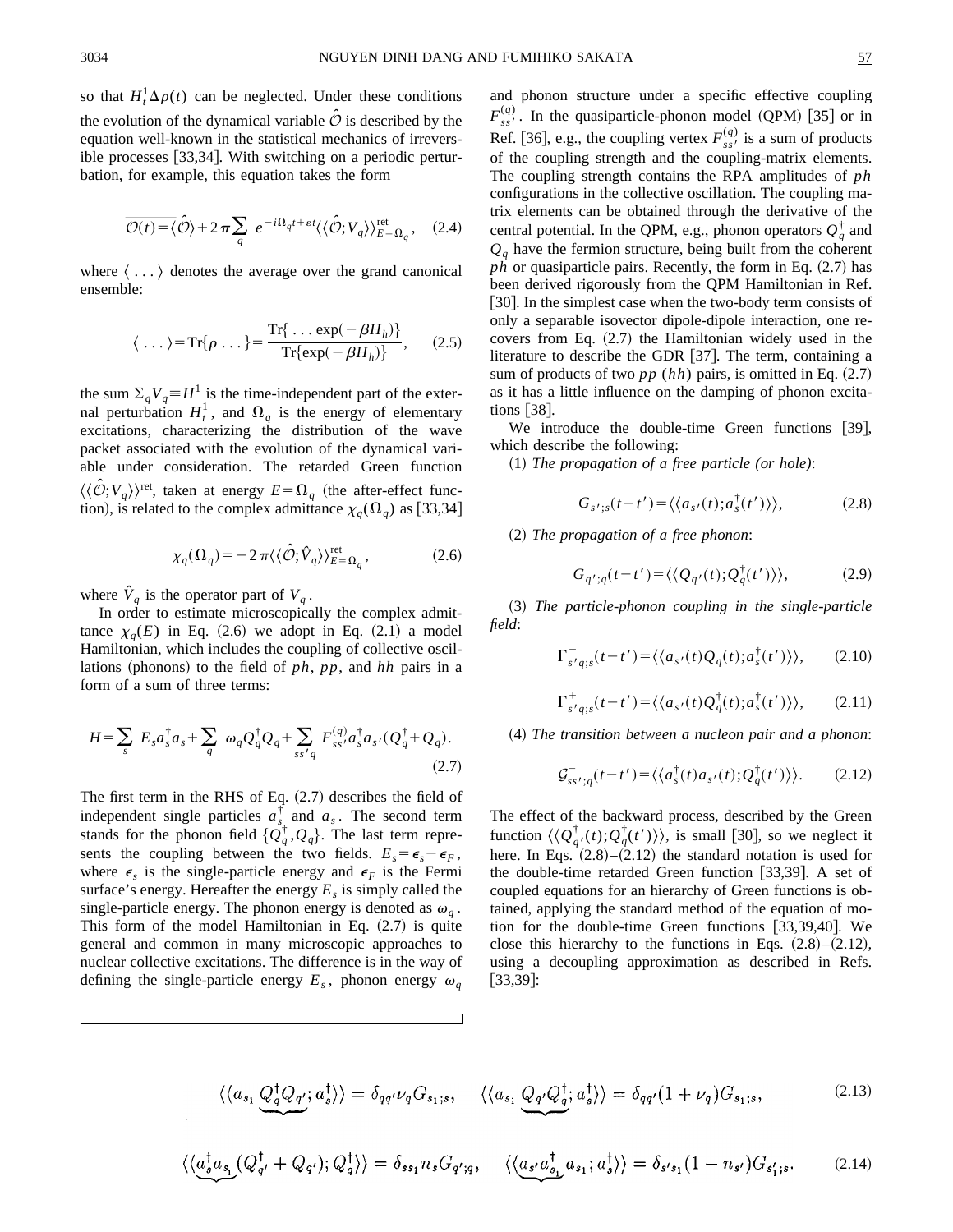In Eqs. (2.13) and (2.14)  $n_s = \langle a_s^{\dagger} a_s \rangle$  and  $\nu_q = \langle Q_q^{\dagger} Q_q \rangle$  are the single-particle and phonon occupation numbers, respectively. The time variable is omitted for simplicity. Making the Fourier transformation to the energy plane *E* and eliminating then functions  $\Gamma^{-}(E)$ ,  $\Gamma^{+}(E)$ , and  $\mathcal{G}(E)$  by expressing them in terms of  $G_{s;s'}(E)$  and  $G_{q;q'}(E)$ , we obtain a set of two equations for  $G_{s,s'}(E)$  and  $G_{q,q'}(E)$ , which describe the *p* (*h*) and phonon propagations, respectively. For the propagation of a single *p* (or *h*) state  $s = s'$  and a single phonon state  $q=q'$  these equations have the simple form:

$$
G_s(E) = \frac{1}{2\pi} [E - E_s - M_s(E)]^{-1},
$$
  
\n
$$
G_q(E) = \frac{1}{2\pi} [E - \omega_q - P_q(E)]^{-1},
$$
\n(2.15)

where the mass  $M<sub>s</sub>(E)$  and polarization  $P<sub>q</sub>(E)$  operators are

$$
M_{s}(E) = \sum_{q's'} F_{ss'}^{(q')} F_{s's}^{(q')} \left( \frac{\nu_{q'} + 1 - n_{s'}}{E - E_{s'} - \omega_{q'}} + \frac{n_{s'} + \nu_{q'}}{E - E_{s'} + \omega_{q'}} \right),
$$
  

$$
P_{q}(E) = \sum_{ss'} F_{ss'}^{(q)} F_{s's}^{(q)} \frac{n_{s} - n_{s'}}{E - E_{s'} + E_{s}}.
$$
 (2.16)

Closing the hierarchy to the functions in Eqs.  $(2.8)$ – $(2.12)$ restricts the couplings in the single-particle mass operator  $M_{s}(E)$  to at most  $2p1h$  configurations if the one-phonon operator generates the collective *ph* excitation. On the other hand the g.s. GDR acquires the spreading width  $\Gamma^{\downarrow}$ mostly via coupling to 2*p*2*h* configurations. The latter can be included by extending the hierarchy to higherorder Green functions of " $1p1h \oplus \text{phonon}$ " type  $\langle \langle a_h^{\dagger}(t) a_p(t) Q_q(t) ; Q_{q'}^{\dagger}(t') \rangle \rangle$  as in Ref. [14] or two-phonon type  $\langle \langle Q_{q_1}(t)Q_{q_2}(t);Q_q^{\dagger}(t') \rangle \rangle$ , etc. as in Ref. [15]. The result would then include the graphs in Figs. 3 and 4 of Ref.  $[14]$  or in Fig. 1 of Ref.  $[15]$  for the phonon polarization operator  $P_q(E)$ . The numerical calculations in Refs. [14,15] have shown, however, that the effects of these graphs on the spreading width of the GDR are almost independent of the temperature. Therefore, in order to maintain the simplicity, we will include the spreading due to these effects in the parameters of the model defined at  $T=0$  in the next section. The explicit inclusion of these higher-order double-time Green functions is reserved for our forthcoming study.

The dampings  $\gamma_s(\omega)$  of the single-particle and  $\gamma_q(\omega)$  of the phonon states are derived as the imaginary parts of the analytical continuation in the complex energy plane  $\eta = \omega$  $\pm i\varepsilon$  of the mass  $M<sub>s</sub>(E)$  and polarization operators  $P<sub>q</sub>(E)$ , respectively:

$$
\gamma_s(\omega) = \pi \sum_{q' s'} F_{ss'}^{(q')} F_{s's}^{(q')}[(\nu_{q'} + 1 - n_{s'})\delta(\omega - E_{s'} - \omega_{q'}) + (n_{s'} + \nu_{q'})\delta(\omega - E_{s'} + \omega_{q'})],
$$
\n(2.17)

$$
\gamma_q(\omega) = \pi \sum_{ss'} F_{ss'}^{(q)} F_{s's}^{(q)}(n_s - n_{s'}) \, \delta(\omega - E_{s'} + E_s). \tag{2.18}
$$

The single-particle occupation number  $n<sub>s</sub>$  (phonon occupation number  $v_q$ ) in Eqs.  $(2.16)$ – $(2.18)$  has the form of a Fermi (Bose) distribution, which is folded with a Lorentzian with a width of  $2\gamma_s(\omega)$  ( $2\gamma_q(\omega)$ ) and centered at  $\tilde{E}_s = E_s$  $+M_s(\tilde{E}_s)$   $[\tilde{\omega}_q = \omega_q + P_q(\tilde{\omega}_q)]$ . In Ref. [30] it has been shown in an example of a damped harmonic oscillator that  $\gamma_q(\omega)$  is indeed the half-width of the oscillator damping, while the real part of the analytical continuation of the polarization operator  $P_q(E)$  into the complex energy plane gives the frequency shift of the damped oscillator. A similar proof can be extended to the single-particle damping width  $\gamma_s(\omega)$  in a straightforward manner. If  $\gamma_s$  is small, the singleparticle occupation number can be well approximated by an exact Fermi distribution function with energy  $\tilde{E}_s$ . For the phonon occupation number this is not valid because  $\gamma_q$  is large.

In Ref.  $[19]$  it has been proposed that the states of the compound nucleus have a definite lifetime or width. In the most general case, the energy levels of the compound nucleus include both discrete and continuum parts. Since the high-lying bound states of the single-particle spectrum may acquire an appreciable width via the coupling to the continuum, this certainly affects also the single-particle damping  $\gamma_s$  in Eq. (2.17). While the escape width  $\Gamma^{\uparrow}$  is known to be only a small fraction (around few hundreds  $keV$ ) of the observed width of the GDR in heavy nuclei at  $T=0$ , its contribution to the total damping of GDR may become significant at very high temperature. The role of the evaporation width  $\Gamma_{ev}$  at  $T \neq 0$  has been studied in Refs. [19,22] and also in Ref. [41]. In the latter, it has been suggested that the "disappearance'' of the hot GDR at very high temperatures may be associated with the growth of the evaporation width  $\Gamma_{ev}$ . Even though the continuum is not explicitly included in our formalism, we can say that the effect of coupling to the continuum can be incorporated here, at least partially, in an effective way. Indeed, as will be discussed in the next section, the numerical calculations in our formalism use the singleparticle energy spectra, defined within the Woods-Saxon potential. These spectra include not only the levels near the Fermi surface, but also high-lying bound states and quasibound states. Therefore, the poles in Eq.  $(2.18)$  can be located at rather high excitation energies in the continuum region. Hence, the effects caused by coupling to these highlying discrete states can simulate the effect of coupling to the continuum.

If we assume that before the coupling the GDR is generated by a single phonon, associated with a strongly collective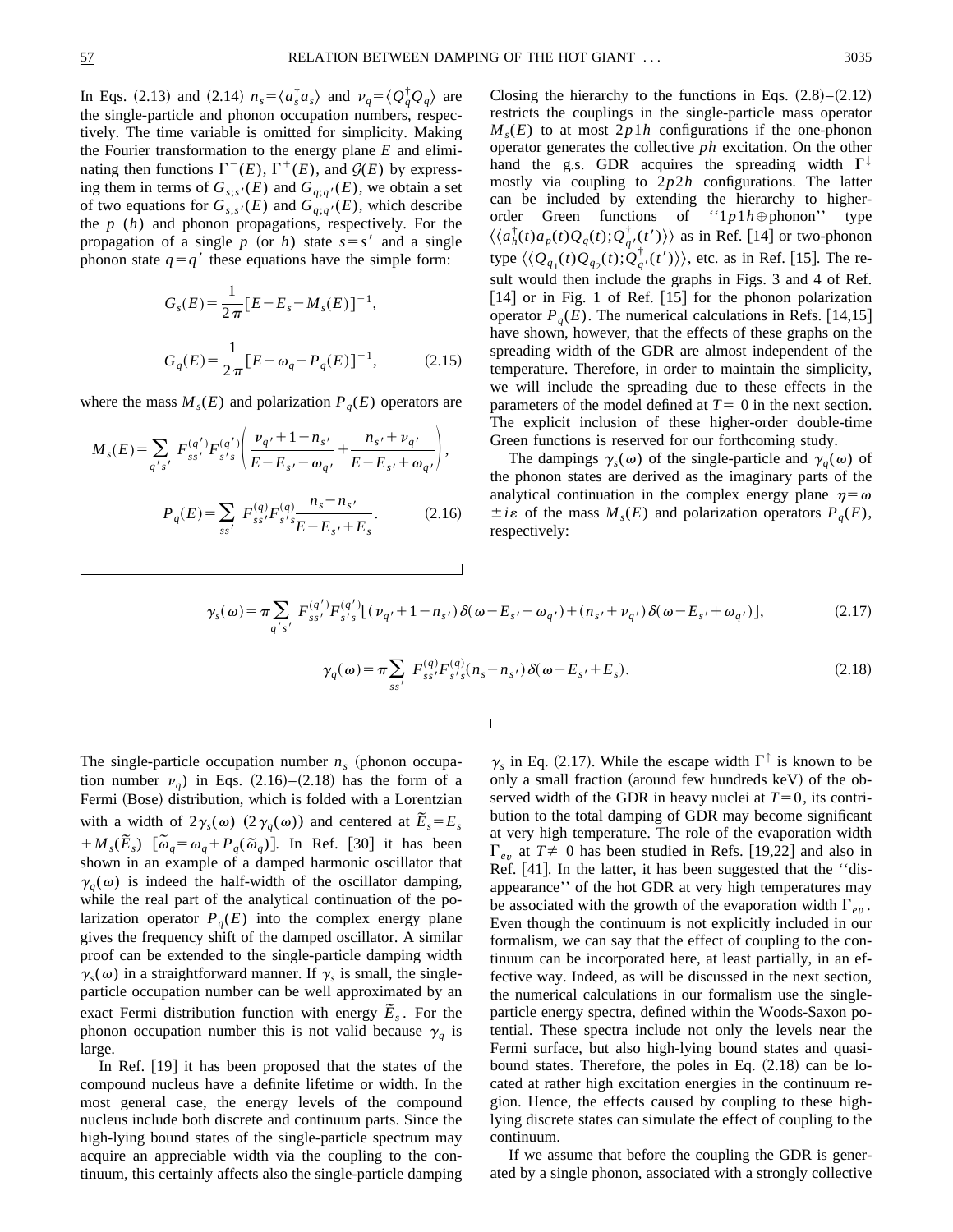vibration at energy  $\omega_q$ , the full width at half maximum (FWHM)  $\Gamma_{\text{GDR}}$  of the GDR, caused by the coupling, is calculated from Eq.  $(2.18)$  as

$$
\Gamma_{\text{GDR}} = 2\,\gamma_q[\,\omega = E_{\text{GDR}}(T)\,].\tag{2.19}
$$

This width  $\Gamma_{\text{GDR}}$  must be compared with the FWHM of the GDR, extracted in the experiments. The energy  $E_{GDR}(T)$  of the hot GDR is defined as the pole of the Green function  $G<sub>a</sub>(\omega)$  at the real energy  $\omega$  from the equation

$$
\omega - \omega_q - P_q(\omega) = 0. \tag{2.20}
$$

The width  $\Gamma_{\text{GDR}}$  in Eq. (2.19) has been calculated in Ref. [31] for  $90Zr$ ,  $120Sn$ , and  $208Pb$ . The results have been found in overall agreement with the experimental data in heavy-ion fusion reactions as well as in inelastic  $\alpha$  scattering. The calculations also showed that the effect of single-particle damping on the width of the GDR is rather small up to high temperatures. The increase of the GDR width at low temperatures and its saturation at high temperatures are explained within this model as follows. At  $T=0$  the singleparticle occupation number  $n<sub>s</sub>$  is equal to one for a hole state  $(E_h < 0)$  and zero for a particle one  $(E_p > 0)$ . Therefore the GDR width  $\Gamma_{\text{GDR}}$  has a nonzero value only through the coupling to *ph* pairs, where  $n_h - n_p = 1$  [Eq. (2.18)]. As the temperature increases, the quantal damping which we denote as  $\Gamma_Q$  decreases as the difference  $n_h - n_p$  decreases from one at  $T=0$  to zero at  $T=\infty$ . At the same time there appear the *pp* and *hh* configurations because the difference  $n_s - n_{s'} \neq 0$ also for  $(s, s') = (p, p')$  or  $(h, h')$  at  $T \neq 0$ . The coupling to *pp* and *hh* configurations leads to the thermal damping  $\Gamma_T$  $[30]$ , which increases first with increasing *T*. However, because of the factor  $n_s - n_{s}$ , the total phonon damping  $\Gamma_q$  will decrease as  $O(T^{-1})$  at large *T*. Therefore, it must reach some plateau within a certain region of temperature. This is a natural explanation for the width saturation of the GDR within the present model.

We would also like to point out a possible connection between the coupling to *pp* and *hh* configurations and the the thermal shape fluctuations. In our opinion the coupling to *pp* and *hh* configurations may offer an alternative way to take thermal shape fluctuations into account microscopically. To this end, first of all, it is worth noticing that there are several ways to include thermal shape fluctuations. A common way is to use a model, in which the motion of nucleons is described in terms of a deformed oscillator, Woods-Saxon, or cranked Nilsson potential. The residual interaction between nucleons in the intrinsic system can be described by the dipole-dipole force for the GDR case. This scheme has been proposed in Ref.  $[16]$ , according to which the cross section, averaged over all possible thermal fluctuations of shapes, is given by

$$
\langle \sigma(E; E^*) \rangle = \frac{\int P(E^*) \sigma(E; E^*) dD}{\int P(E^*) dD}, \qquad (2.21)
$$

where the excitation energy  $E^*$ , in general, is a function of temperature *T*, angular momentum *I*, and deformation parameters  $\beta$  and  $\gamma$  of the system. The probability  $P(E^*)$  is proportional to

$$
P(E^*) \propto \exp[-F(E^*)/T], \quad (2.22)
$$

where  $F(E^*)$  is the free energy of the system. The metric  $dD$  (volume element) depends on the deformation parameters. In the approach based on the Landau theory of shape transitions [42], the free energy  $F(E^*)$  can be expanded in terms of the "deformation" parameters  $\alpha_{lm}$ , which determine the deviations of the compound nucleus from the spherical shape. Hence the shape fluctuations must include in general the couplings to all possible multipolarities, not only the quadrupole-quadrupole one. The approach in Ref.  $[42]$ then concentrated only on the most important deformation the quadrupole one, which corresponds to the second order in this expansion  $\alpha_{2m}$ , and determined an effective free energy as a function of temperature and  $\alpha_{2m}$  only. Another way of taking into account thermal shape fluctuations is based on a model using a collective quadrupole plus GDR Hamiltonian to generate the quadrupole deformation at  $T= 0$  [43]. In this case the mean field of oscillator type is deformed already at  $T=0$  with three frequencies  $\omega_i$ ,  $(i=x,y,z)$ , related to the Hill-Wheeler deformation parameters  $\beta$  and  $\gamma$ [37]. This scheme has been applied in the most recent calculations of thermal shape fluctuations with the adiabaticcoupling model in Ref.  $[22]$ . In the present paper only g.s. spherical nuclei are studied. Still the effects of thermal shape fluctuations, being dependent only on temperature, can be considered via the coupling to *pp* and *hh* configurations. Indeed, a *pp* or *hh* pair operator  $B_{ss'} = a_s^{\dagger} a_s$ , can be expanded in the lowest order as a sum of tensor products of *ph* pair operators:  $\Sigma_h [B_{ph}^{\dagger} \otimes B_{p'h}]_{\lambda^{\pi}}$  if  $(s, s') = (p, p')$  or  $\sum_{p} [B_{ph}^{\dagger}, \otimes B_{ph}]_{\lambda}$  if  $(s, s') = (h, h')$  [44]. Therefore the coupling of the last term of the Hamiltonian  $H$  in Eq.  $(2.7)$  can be rewritten, e.g., for the case with  $(s, s') = (p, p')$ , as

$$
H_c \to H_{BQ} = \sum_{pp'q} F_{pp'}^{(q)} \sum_h [B_{ph}^\dagger \otimes B_{p'h}]_{\lambda} \pi (Q_q^\dagger + Q_q).
$$
\n(2.23)

Expressing  $B_{ph}^{\dagger}$  ( $B_{p'h}$ ) in terms of  $Q_{q_1}^{\dagger}$  and  $Q_{q_1}$  ( $Q_{q_2}^{\dagger}$  and  $Q_{q_2}$ ) using the well-known inverse canonical transformation, one obtains

$$
H_{BQ} = \sum_{pp' \neq q_1 q_2} F_{pp'}^{(q)} \sum_{h} \left[ (X_{ph}^{(q_1)} Q_{q_1}^{\dagger} - Y_{ph}^{(q_1)} Q_{q_1}) \otimes (X_{ph}^{(q_2)} Q_{q_2}^{\dagger} - Y_{ph}^{(q_2)} Q_{q_2}) \right]_{\lambda} \pi (Q_q^{\dagger} + Q_q).
$$
 (2.24)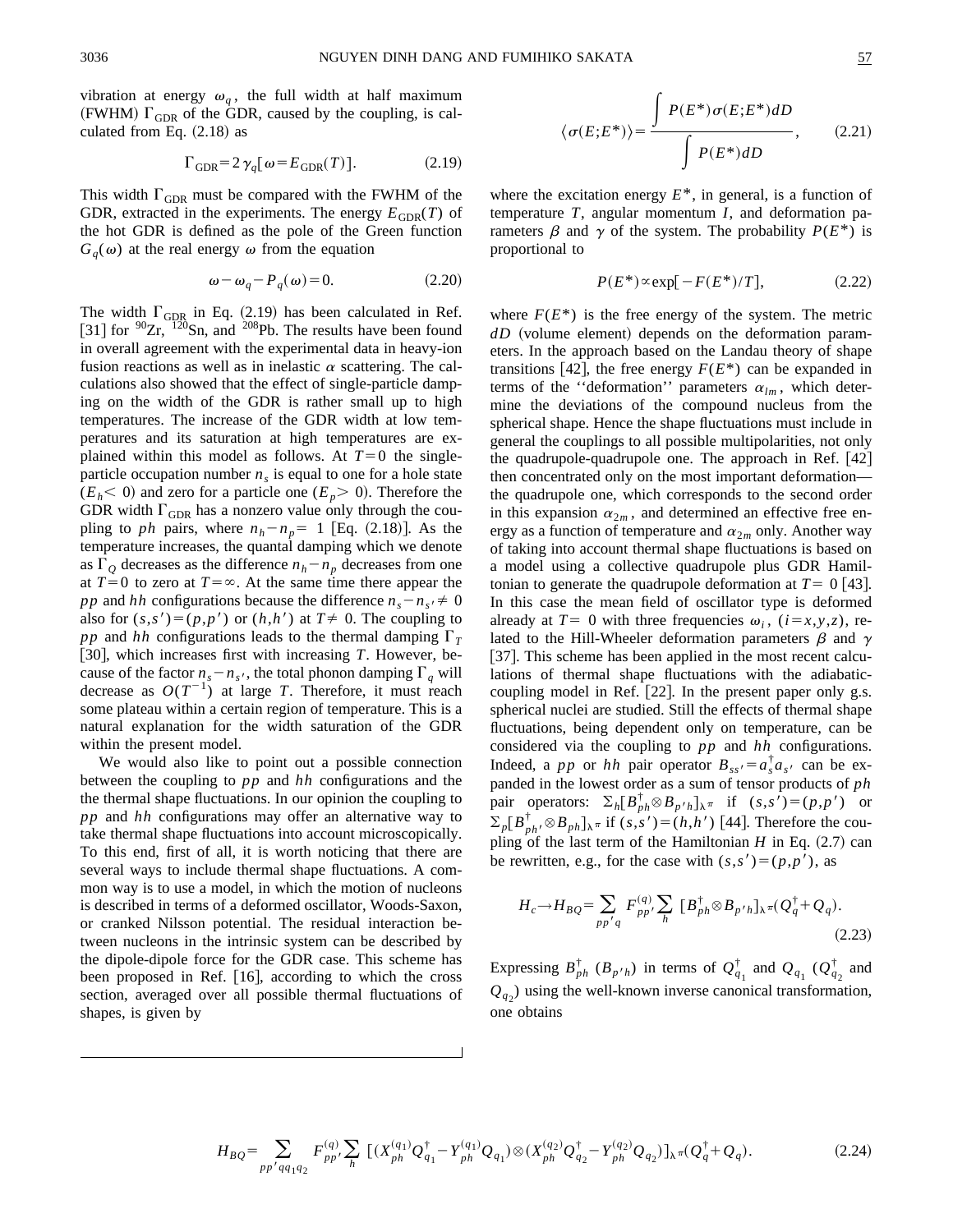Equation (2.24) suggests that if  $Q_q^{\dagger}$  and  $Q_q$  are the GDR phonon operators,  $\{Q_{q_1}^{\dagger}, Q_{q_1}\}\$  and  $\{Q_{q_2}^{\dagger}, Q_{q_2}\}\$ can have the moment and parity as  $(1^-, 2^+), (2^+, 3^-),$  etc. so that the total coupled momentum is again equal to  $\lambda^{\pi}=1$ . The RPA amplitudes  $X_{ph}^{(q_1)}$ ,  $Y_{ph}^{(q_1)}$ , and  $X_{ph}^{(q_2)}$ ,  $Y_{ph}^{(q_2)}$  can be calculated microscopically using the residual interactions, which include dipole-dipole, quadrupole-quadrupole, octupoleoctupole, etc., forces. This can be seen clearly when the residual interactions are separable. In this case the coupling vertex  $F_{ss}^{(q)}$  in Eq. (2.7) can be evaluated in terms of the RPA amplitudes with multipolarity  $\lambda$  as [30]:

$$
F_{ss'}^{(\lambda)} = \frac{k^{(\lambda)}}{4(2\lambda+1)} f_{j,j',j}^{(\lambda)} \sum_{j_1,j_1'} f_{j_1j_1'}^{(\lambda)} (X_{j_1j_1'}^{(\lambda i)} + Y_{j_1j_1'}^{(\lambda i)}), \quad (2.25)
$$

with  $k^{(\lambda)}$  being the parameter of the multipole-multipole interaction (details can be found in Ref.  $[35]$ ). This means that the coupling to *pp* and *hh* configurations in the last term of Eq.  $(2.7)$  or in  $H_{BO}$  in Eq.  $(2.24)$  in fact already includes, via multiphonon configuration mixing at  $T \neq 0$ , the coupling to different multipole-multipole fields. Taking into account the high-lying *ph*, *pp*, and *hh* configurations, as has been discussed above, the coupling to high-lying multiphonon states is also incorporated in our formalism. It is well-known that the configuration mixing of  $1p1h$  with  $2p2h$  states [35,49] [or  $ph$  with phonon ones discussed above (cf. also Ref. [36])] is decisively important to account for the spreading width  $\Gamma^{\downarrow}$ . In addition to the quantal coupling to *ph* configurations, a quite similar mechanism takes place at  $T \neq 0$  via the coupling to *pp* and *hh* configurations. As the latter takes place only at  $T \neq 0$ , it is tantamount to the thermal effects in the fluctuations of multipole deformations of nuclear shapes around the spherical one.

In the present paper we are going to find an alternative way for estimating the damping of the GDR through the complex admittance of an irreversible process. The complex admittance in Eq. (2.6) for the case with  $O = Q<sub>q</sub>$  can be expressed in terms of the Green function  $G_q(E)$  defined in Eq.  $(2.15)$ . After some simple derivations we obtain

$$
\chi_q(E) = -2\pi G_q(E) = -\frac{1}{E - \omega_q - P_q(E)}.
$$
 (2.26)

Equation  $(2.26)$  is the microscopic expression of the complex admittance in terms of the energy  $\omega_q$  of the collective vibration, corresponding to the GDR excitation, and of the polarization operator  $P_q(E)$ , characterizing the damping of the collective phonon. The information about the transport equation  $(2.4)$  is now defined by the real and imaginary parts of the complex admittance  $[Eq. (2.26)]$  (in the complex energy plane), from which the imaginary part is directly related to the strength function  $S_q(\omega)$  of the hot GDR, namely

$$
\text{Im}[\chi_q(E=\omega+i\varepsilon)] = \frac{\gamma_q(\omega)+\varepsilon}{[\omega-\omega_q-P_q(\omega)]^2+(\gamma_q(\omega)+\varepsilon)^2}
$$

$$
\approx \pi S_q(\omega) \quad \text{if} \quad \varepsilon \ll \gamma_q, \tag{2.27}
$$

where

$$
S_q(\omega) = \frac{1}{\pi} \frac{\gamma_q(\omega)}{\left[\omega - \omega_q - P_q(\omega)\right]^2 + \gamma_q^2(\omega)}.
$$
 (2.28)

Knowing the complex admittance [the Green function  $G<sub>a</sub>(E)$ , one can derive the spectral intensity of the GDR excitation from the relation

$$
G_q(\omega + i\varepsilon) - G_q(\omega - i\varepsilon) = -i(\exp^{\omega/T} - 1)J_q(\omega),
$$
\n(2.29)

which is equal to  $[39]$ 

$$
J_q(\omega) = S_q(\omega)(\exp(\omega) - 1)^{-1}.
$$
 (2.30)

The normalized relaxation function  $\Psi(t)$ , associated with the energy dissipation of the GDR to noncollective degrees of freedom in the single-particle field (the heat bath), is defined from the complex admittance after a Fourier transformation as  $\lfloor 34 \rfloor$ 

$$
\frac{\chi_q(E)}{\chi_q(0)} - 1 = iE \int_0^\infty \Psi(t) e^{iEt} dt.
$$
 (2.31)

If the corresponding probability  $|\Psi(t)|^2$  displays a good exponential decaying behavior

$$
|\Psi(t)|^2 = e^{-t/\tau_c} = e^{\Gamma t}, \quad \Gamma = \frac{1}{\tau_c}, \quad (2.32)
$$

the width  $\Gamma$  of the GDR strength distribution can be extracted as the reverse of the relaxation time  $\tau_c$ . Hence, we have found an alternative way to estimate the width of the GDR without calculating directly  $\gamma_a(\omega)$  in Eq. (2.18). This means we can avoid directly solving Eq.  $(2.20)$ , which is much more complicated, especially when the number of collective phonons are not small. Moreover, the detail information of each fragmented excitation would not have much sense since we are interested only in the average or gross structure of the hot GDR. In confronting the calculated value to the experimental data the attention must be paid to the following point. As has been mentioned above, the GDR width was usually extracted in experiments as the FWHM of a Lorentzian, which is centered at the GDR energy and must be compared to the width  $\Gamma_{\text{GDR}}$ , calculated in Eq. (2.19). In terms of the complex admittance, this means the width  $\Gamma_{\text{GDR}}$ must be extracted from the relaxation function  $\Psi_{GDR}(t)$  [Eq.  $(2.31)$ , which is calculated in turn from the complex admittance  $\chi_{GDR}(\omega)$  according to the equation

$$
\chi_{\text{GDR}}(E) = -2\pi G_{\text{GDR}}(E) = -\frac{1}{E - E_{\text{GDR}} - P_{\text{GDR}}},
$$

$$
P_{\text{GDR}} = P_q(\omega = E_{\text{GDR}}),
$$
(2.33)

instead of Eq.  $(2.26)$ . In the present model, where the effects of coupling to more complicated configurations such as 2*p*2*h* ones are incorporated in the parameters, the result from Eq.  $(2.33)$  is more reliable than the width  $\Gamma$  from the total strength function. In the next section we will represent the results of calculations of both quantities: the width  $\Gamma$  [Eq.  $(2.32)$ ] of the total dipole strength distribution over the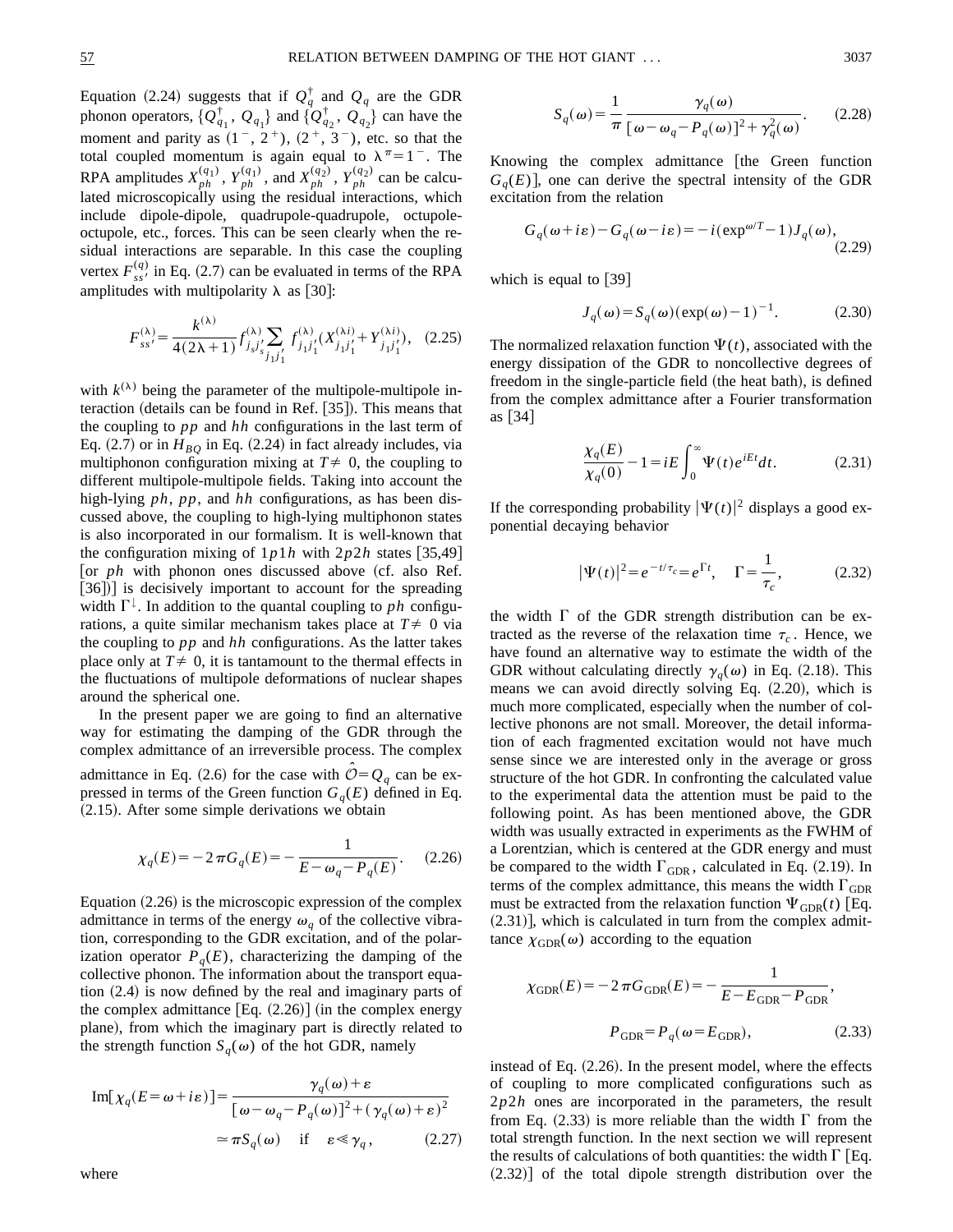whole energy interval up to 40 MeV and the width  $\Gamma_{GDR}$ using the complex admittance in Eq.  $(2.33)$ .

The present formalism can be also used to examine the evidence of motional narrowing in the hot GDR. The application of the theory on motional narrowing  $[34]$  to the hot GDR is given in the Appendix. It is shown in the Appendix that motional narrowing would occur in the long-time (sudden) limit when the effective half-width  $\tilde{\gamma}$  of the stochastic frequency modulation in Eq.  $(A25)$  became much narrower than the frequency spread  $\Delta$  (the standard deviation of the Gaussian distribution) in the adiabatic (short-time) limit. This is possible if the following criteria hold:

 $(i)$  The adiabaticity parameter is much less that 1:

$$
\eta = \frac{\Delta}{\Gamma_{\text{GDR}}} \ll 1. \tag{2.34}
$$

(ii) The frequency spread  $\Delta$  decreases with increasing temperature T.

(iii) The effective half-width

$$
\gamma_{\rm eff} = \eta \Delta \tag{2.35}
$$

decreases as increasing temperature *T*, starting from a certain value  $T_c$ . The value  $T_c$  would then denote the lower limit of the temperature region where motional narrowing took place.

Even though several efforts have been undertaken to search for the evidence of motional narrowing in the hot GDR  $[45-47]$ , it is still debated whether this effect is indeed present in realistic situations. The advantage of the present approach as compared to the adiabatic model  $[46]$  and the macroscopic approach [47] is that the parameter  $\eta$  can be evaluated microscopically rather than being adjusted to fit the experimental width as in Refs.  $[46,47]$ . The present approach is also free from the adiabaticity limitation. The frequency spread  $\Delta$  in Eqs. (2.34) and (2.35) is determined in terms of the polarization operator  $P_q(\omega)$  [Eq. (2.20)] as

$$
\Delta = \sqrt{\langle P_q^2(\omega) \rangle} = \sqrt{\frac{\int_0^{\infty} P_q^2(\omega) S_q(\omega) d\omega}{\int_0^{\infty} S_q(\omega) d\omega}}.
$$
 (2.36)

Therefore, examining the temperature dependence of  $\eta$  and  $\tilde{\gamma}$ , we hope to be able to clarify the issue related to motional narrowing in hot GDR within the present formalism.

It is worth emphasizing that the obtained results are physically different from those of the conventional SC-FTRPA, which considers the *pp* and *hh* configurations at finite temperature as elementary excitations as the *ph* ones. The *pp* and *hh* configurations in the SC-FTRPA, therefore, participate in forming the collective motion (phonon). As the FTRPA is in fact a one-phonon approximation, the higherorder effects, related to the thermal shape fluctuations and coupling to more complicate configurations, are averaged out of the FTRPA. The remaining part is only some Landau splitting, which is almost independent on temperature as has been mentioned in the Introduction  $[12,13]$ . In our formalism, the *pp* and *hh* configurations are expressed in terms of noncollective degrees of freedom and they do not participate in constructing the collective vibrational modes. Therefore, they are treated *beyond* the *ph* FTRPA, if the latter is used to define the microscopic structure of the collective phonon. Under this treatment they induce an irreversible coupling of the collective phonon to the noncollective subspace. In realistic nuclei the number of *pp* and *hh* configurations is large. If the average single-particle damping width  $\Gamma_{s.p.}$  is small, which is actually the case, the *pp* and *hh* configurations can be well approximated by a heat bath. Hence the coupling between the collective phonon and the *pp* and *hh* configurations is a de facto GDR-heath bath coupling. The increase of the anharmonicities in the coupling of the collective dipole mode with noncollective states when the temperature increases has also been a decisive feature in the TDHF description of the hot GDR in  $^{40}Ca$  in Ref. [32].

#### **III. NUMERICAL RESULTS**

In this section we present the results of the calculations of the GDR width for  $120$ Sn and  $208$ Pb as a function of temperature in a wide range  $0 \le T \le 6$  MeV. The results are compared with the experimental data of the GDR's width in heavy-ion fusion reactions and inelastic  $\alpha$  scattering. Since we are interested in the evolution of the hot GDR via its coupling to the single-particle field, we assume that the microscopic description of the structure of the g.s. GDR ( $T=$ 0) and its spreading width  $\Gamma^{\downarrow}$  is known. Such a description can be found in a number of works such as Refs. [35,36,48,49]. The microscopic calculations at  $T\neq 0$  [12–15] have also shown that the GDR can be considered as a strongly collective excitation, which is stable against changing the temperature. Therefore, in order to have a simple and clear picture, we assume that the g.s. GDR can be generated by a single collective and structureless phonon width energy  $\omega_q$  closed to the energy  $E_{\text{GDR}}$  of the g.s. GDR. This GDR phonon is damped via coupling to *ph*, *pp*, and *hh* configurations. We employ the realistic single-particle energies, calculated in the Woods-Saxon potential at  $T=0$  for <sup>90</sup>Zr,  $120$ Sn, and  $208$ Pb. The parameters of the Woods-Saxon potentials have been defined in Ref. [50]. In  $^{208}Pb$  we replace the levels near the Fermi surface with the empirical ones. These energies are extended to nonzero temperatures. The self-consistent calculations in Ref.  $[51]$  have shown that the dependence of the single-particle energies on the temperature is rather weak up to  $T \approx 5 \sim 6$  MeV. The matrix elements of the coupling to *ph* and *pp* or *hh* are parametrized as  $F_{ph}^{(q)}$  $F_F = F_1$  for  $(s, s') = (p, h)$  and  $F_{pp}^{(q)} = F_{hh}^{(q)} = F_2$  for  $(s, s')$  $=(p,p')$  or  $(h,h')$ . As the *ph* interaction in the GDR is dominated only across the two major shells, which are closest to the Fermi surface from both sides, the uniform distribution of the *ph* strength over all the levels can be justified if  $F_1^2 \ll F_2^2$ . The phonon energy  $\omega_q$ ,  $F_1$ , and  $F_2$  are three parameters in our model. Their values are chosen for each nucleus so that the empirical quantal width  $\Gamma$ <sub>O</sub> and energy  $E_{\text{GDR}}$  of the g.s. GDR in these nuclei [52] are reproduced after the coupling is switched on, and that the  $E_{GDR}(T)$ , defined from Eq.  $(2.20)$ , does not change appreciably with varying temperature. Reference  $[37]$  has shown that this kind of selection of parameters already include the vibration of protons against neutrons in the collective phonon, which generates the g.s. GDR. On the other hand, the coupling to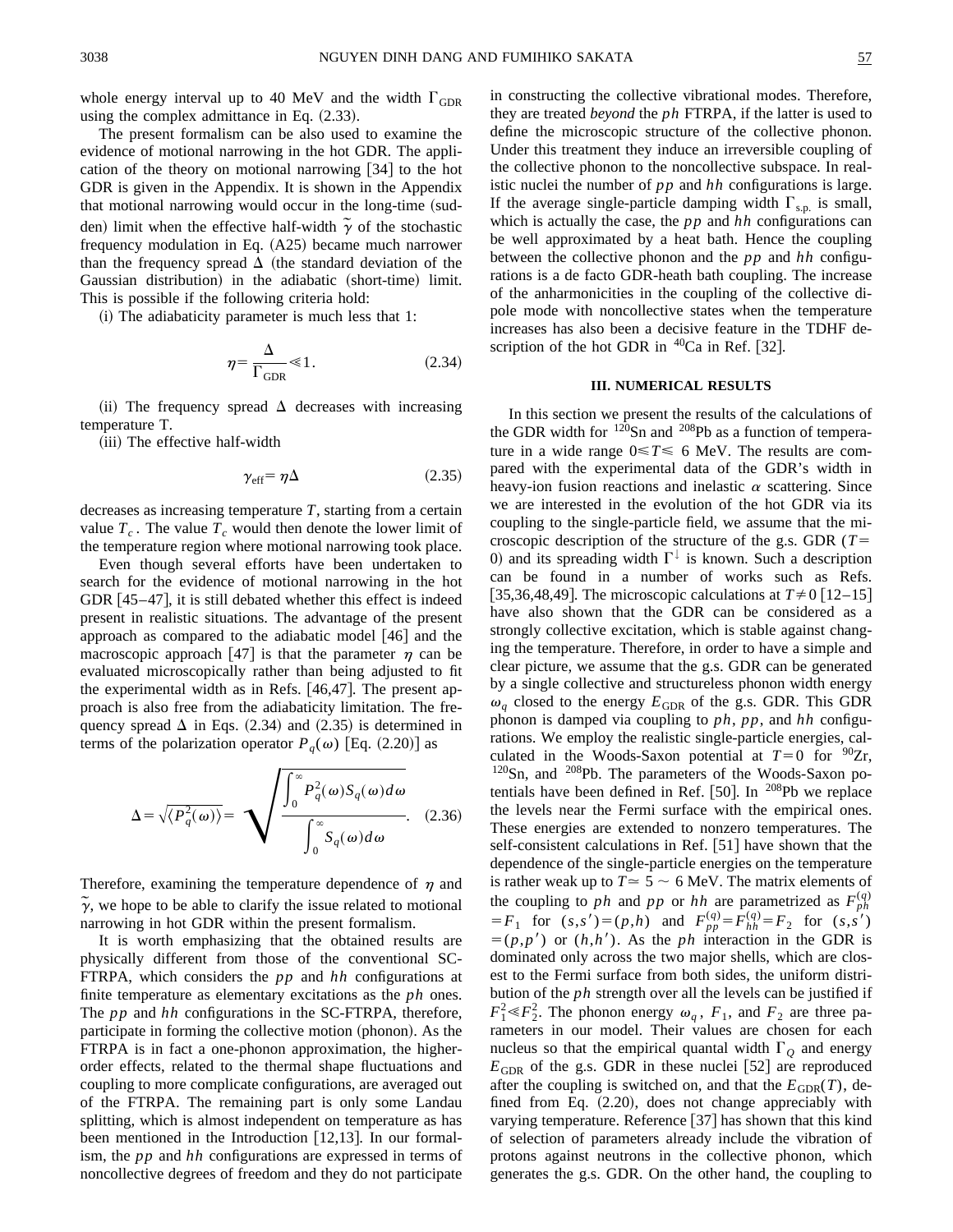TABLE I. Parameters of the model used in calculations.

|            | $\omega_q$ (MeV) | $F_1$ (MeV) | $F_2$ (MeV) |
|------------|------------------|-------------|-------------|
| $120$ Sn   | 17.0             | 0.313       | 1.02        |
| $^{208}Ph$ | 13.8             | 0.103       | 0.548       |

2*p*2*h* configurations, which leads to the microscopic temperature-independent spreading width  $\Gamma^{\downarrow}$ , is effectively included in the parameter  $F_1$ . The best sets of parameters for  $120$ Sn and  $208$ Pb are presented in the Table I. These values are kept unchanged throughout the calculations at  $T \neq 0$ . This ensures that all thermal effects are caused by the microscopic coupling between the GDR and the single-particle field, but not by changing parameters. The  $\delta$  functions in the RHS of Eqs.  $(2.17)$  and  $(2.18)$  are replaced in numerical calculations with a Lorentzian with a width  $\varepsilon$ . We have checked and found that the results of calculations do not vary appreciably in the interval 0.2 MeV $\leq \varepsilon \leq 1.0$  MeV. The results, obtained with  $\varepsilon = 0.5$  MeV, are discussed below.

Shown in Figs. 1–3 is the imaginary part Im $[\chi_a(E)]$  [Eq. (2.27)] of the complex admittance  $\chi_q(E)$ , divided by  $\pi$ , for the GDR in  $^{120}$ Sn at several temperatures. The results in Fig. 1 are obtained via coupling to all *ph*, *pp*, and *hh* configurations. Figure 2 represents the results of the calculations, which include only the coupling to *ph* configurations. In Fig. 3 the results, obtained via coupling to *pp* and *hh* configurations, which appear at  $T \neq 0$ , are displayed. The effect of single-particle damping  $[Eq. (2.17)],$  although small, is included in the calculations. These figures show that the GDR bump in a realistic nucleus is a superposition of many Lorentzians. The quantal effects due to the coupling to *ph*



FIG. 1. Imaginary part of the complex admittance of the GDR in <sup>120</sup>Sn at several temperatures: Results obtained via the coupling to all *ph*, *pp*, and *hh* configurations.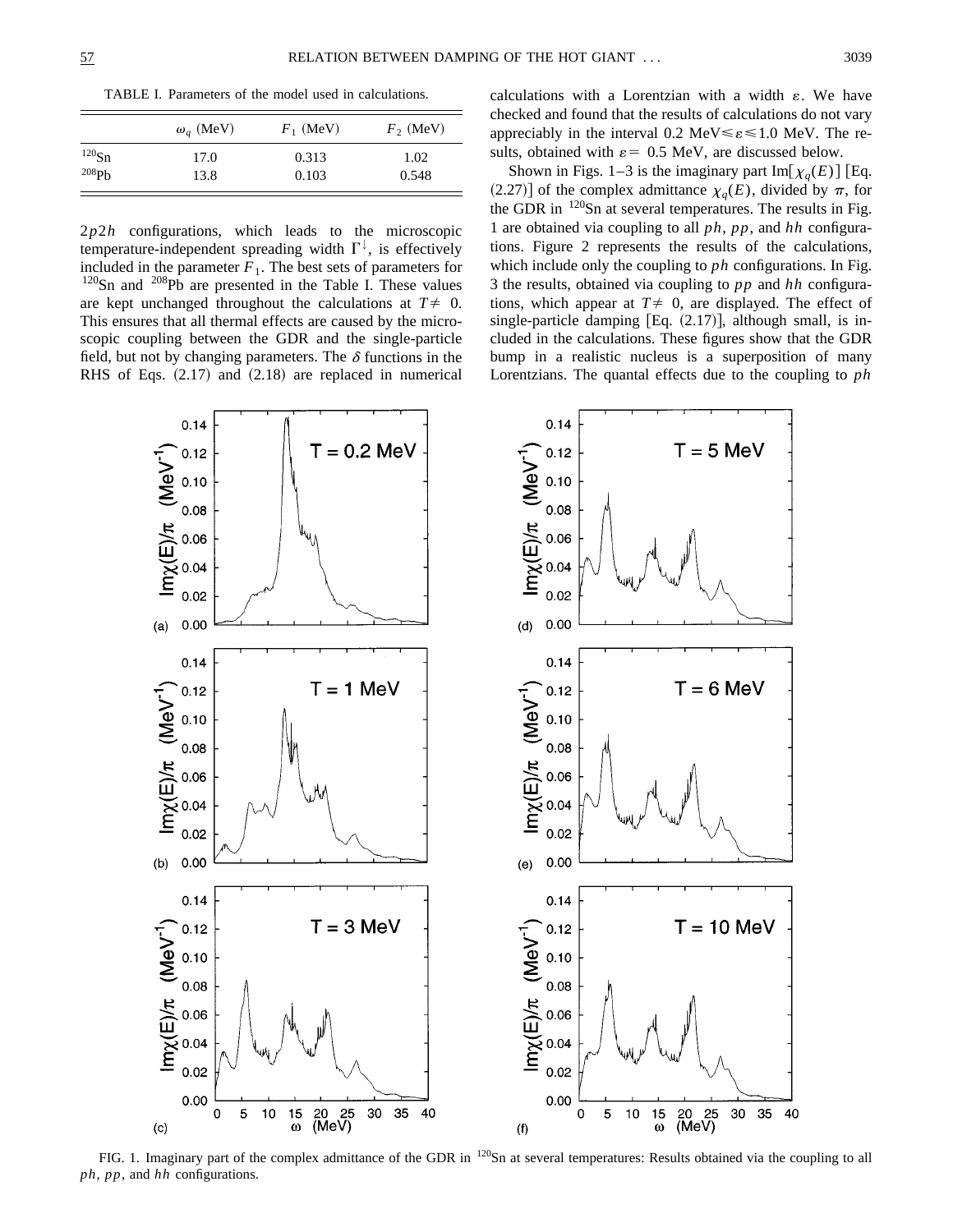

FIG. 2. Imaginary part of the complex admittance of the GDR in <sup>120</sup>Sn at several temperatures: Results obtained via the coupling to only *ph* configurations.

configurations  $(Fig. 2)$  are getting weaker with increasing temperature. As the result the GDR bump becomes narrower until its width  $\Gamma_Q$  vanishes at high temperatures. At the same time the thermal effects due to the coupling to *pp* and *hh* configurations  $(Fig. 3)$  enlarge the GDR as the temperature goes up. Higher than  $T \sim 3-4$  MeV the gross structure of the GDR, caused by thermal effects alone, ceases to change. The combined effects  $(Fig. 1)$  give a gross structure of GDR, which changes drastically with increasing *T* up to 3–4 MeV, but becomes temperature-independent at higher *T*, conserving the Thomas-Reiche-Kuhn (TRK) sum rule for the GDR. Already in Ref.  $[30]$ , it has been shown in a simplified model, that there is an energy dissipation from the bump in Fig. 2 to the one in Fig. 3. We can see here that the realistic situation is driven by the same mechanism. The difference is that the space of *pp* and *hh* configurations in realistic hot nuclei is significantly larger and spreads up to high energies, including the GDR region and above it. This makes the GDR persist even up to very high temperature with all its strength preserved. As a matter of fact, we also show in these figures the case with  $T=10$  MeV to demonstrate that the behavior of the hot GDR becomes insensitive to the change of temperature at  $T > 3$  MeV within this model, even though the maximum temperature a realistic finite system could sustain is about  $T \approx 5-6$  MeV. As seen from the figures, a pronounced structure in the low energy region, which spreads up to around  $\omega$ = 10 MeV, is developed at *T*  $\geq$  2 MeV. On the other hand, a part of the GDR strength is shifted to the higher-energy wing. As the result, the centroid energy of the GDR remains almost unchanged with varying the temperature. As has been pointed out in Ref.  $[30]$ , the appearance of the low-lying structures may serve as the origin of the ''dis-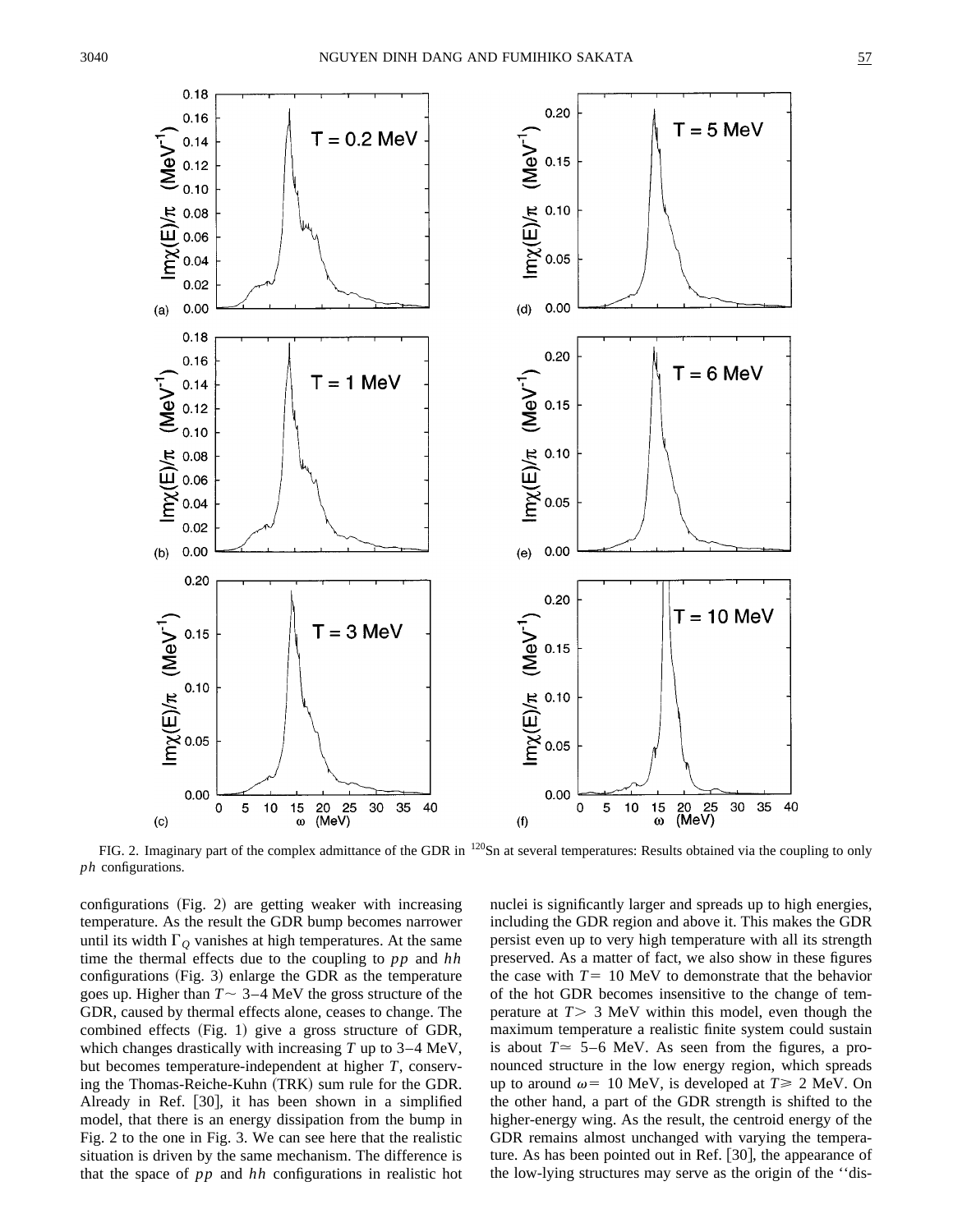

FIG. 3. Imaginary part of the complex admittance of the GDR in 120Sn at several temperatures: Results obtained via the coupling to *pp* and *hh* configurations.

appearance'' of the GDR at high excitation energy in some experiments  $[26]$ . In fact, these calculations show that it is hard to isolate such low-lying structures when subtracting the exponential background in the experimental spectra. If this is the case, the remaining part can be taken as a GDR with less collectivity or even as a disappearing GDR. Hence, the hot GDR does not seem to disappear within the present model. This result must be understood in the context that the damping mechanism of the GDR at high temperatures comes mainly from thermal effects via the coupling to *pp* and *hh* configurations. The quantal effects are due to coupling to *ph* states, which are responsible for the damping of the g.s. GDR as the zero sound vanishes at high temperatures. This confirms the feature, which has been pointed out in our previous work  $[30]$ , that as the temperature increases, the possibility for the development of pure quantal collective excitations, such as the coherent motion of all protons against all neutrons, is reduced, vanishing completely at  $T \sim 5-6$  MeV because of the increase of stochastic motion of noncollective degrees of freedom constituting the heat bath. A similar conclusion has been given in Ref.  $[32]$  within the TDHF approach, which shows a possibility for a rapid loss of collectivity of the isovector dipole mode due to the growing disorder in the motion of protons against neutrons. These results are similar to those obtained from directly solving Eq. (2.20). The strength function  $S_q(\omega)$  in Eq. (2.28), calculated based on this solution with the coupling to all *ph*, *pp*, and *hh* configurations taken into account, is presented in Fig. 4. Comparing this figure with Fig. 1, one can see that they indeed give the same gross structure of the GDR strength distribution at various temperatures. The fine structure is smoother in Fig. 1. The reason is that the calculations of the imaginary part of the complex admittance in Fig. 1 with the same parameter  $\varepsilon$  have resulted in a stronger smearing as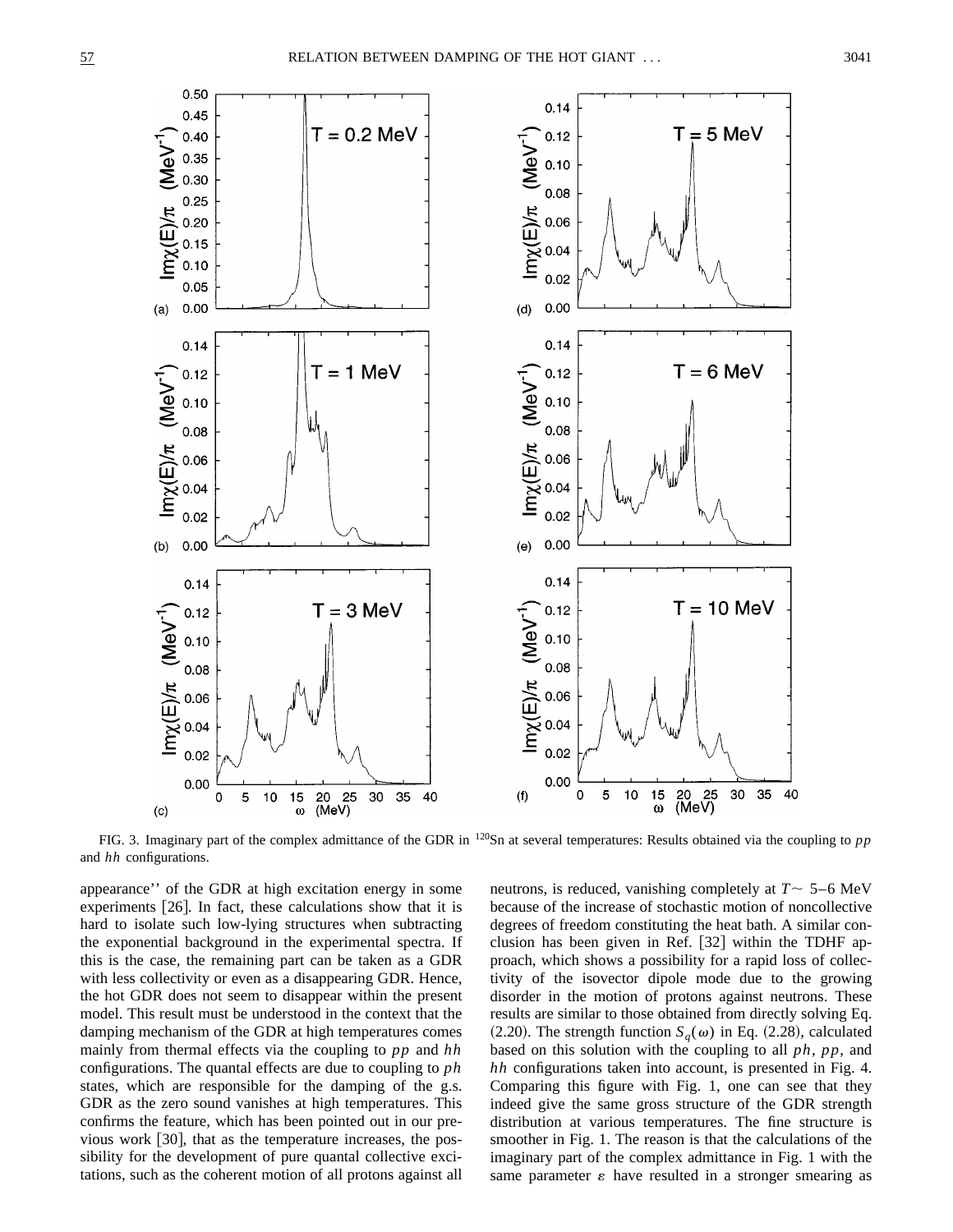

FIG. 4. Strength function of the GDR in <sup>120</sup>Sn, calculated from the poles of the Green function  $G_q(\omega)$  via the coupling to all *ph*, *pp*, and *hh* at several temperatures.

compared to the strength function  $S_q(\omega)$  [Compare Eqs.  $(2.27)$  and  $(2.28)$ ].

Shown in Fig. 5 are the probabilities  $|\Psi(t)|^2$  (upper figures) and  $|\Psi_{\text{GDR}}(t)|^2$  (lower figures), deduced from the complex admittances  $\chi(E)$  [Eq. (2.26)] and  $\chi_{GDR}(E)$  [Eq.  $(2.33)$ ], respectively. They are plotted as a function of  $1/t$  so that the abscissa of the crossing point between them and the horizontal line  $exp(-1)$  is just equal to the value of the extracted width  $1/\tau_c = \Gamma$  (upper figures) or  $\Gamma_{\text{GDR}}$  (lower figures) at a given temperature. Another way of plotting these figures as a function of *t* instead of 1/*t* would reveal an obvious exponential decay of functions  $|\Psi(t)|^2$  and  $|\Psi_{\text{GDR}}(t)|^2$ . Figures  $5(a)$  and  $5(b)$  represent the results obtained in  $120$ Sn, while Figs.  $5(c)$  and  $5(d)$  show the results in <sup>208</sup>Pb at various temperatures. The total width of the GDR obviously increases sharply with increasing temperature  $T$  up to  $2-3$  MeV, but slowly at  $T > 3$  MeV. It reaches a saturation at  $T \sim$ 4–6 MeV.

The width of the GDR, extracted from Fig. 5, and its components in 120Sn and 208Pb are displayed as a function of temperature in Fig.  $6(a)$  and  $6(b)$  in comparison with the recent inelastic  $\alpha$  scattering data [21]. The quantal width  $\Gamma$ <sub>O</sub> ~dashed curve! is obtained through the coupling to only *ph* states. The thermal width  $\Gamma_T$  (solid curve) comes from the coupling to *pp* and *hh* configurations at  $T \neq 0$ . The total width  $\Gamma_{\text{GDR}}$  (solid with diamond curve) is calculated through the coupling to all *ph*, *pp*, and *hh* configurations, including the effect of single-particle damping. The width  $\Gamma$  of the total dipole strength distribution in Fig. 1 is represented by the dotted curve. In general,  $\Gamma_{\text{GDR}}$  is not the sum of  $\Gamma_Q$  and  $\Gamma_T$  because the poles of the Green function  $G_q(\omega)$  are different due to the coupling to different configurations. It is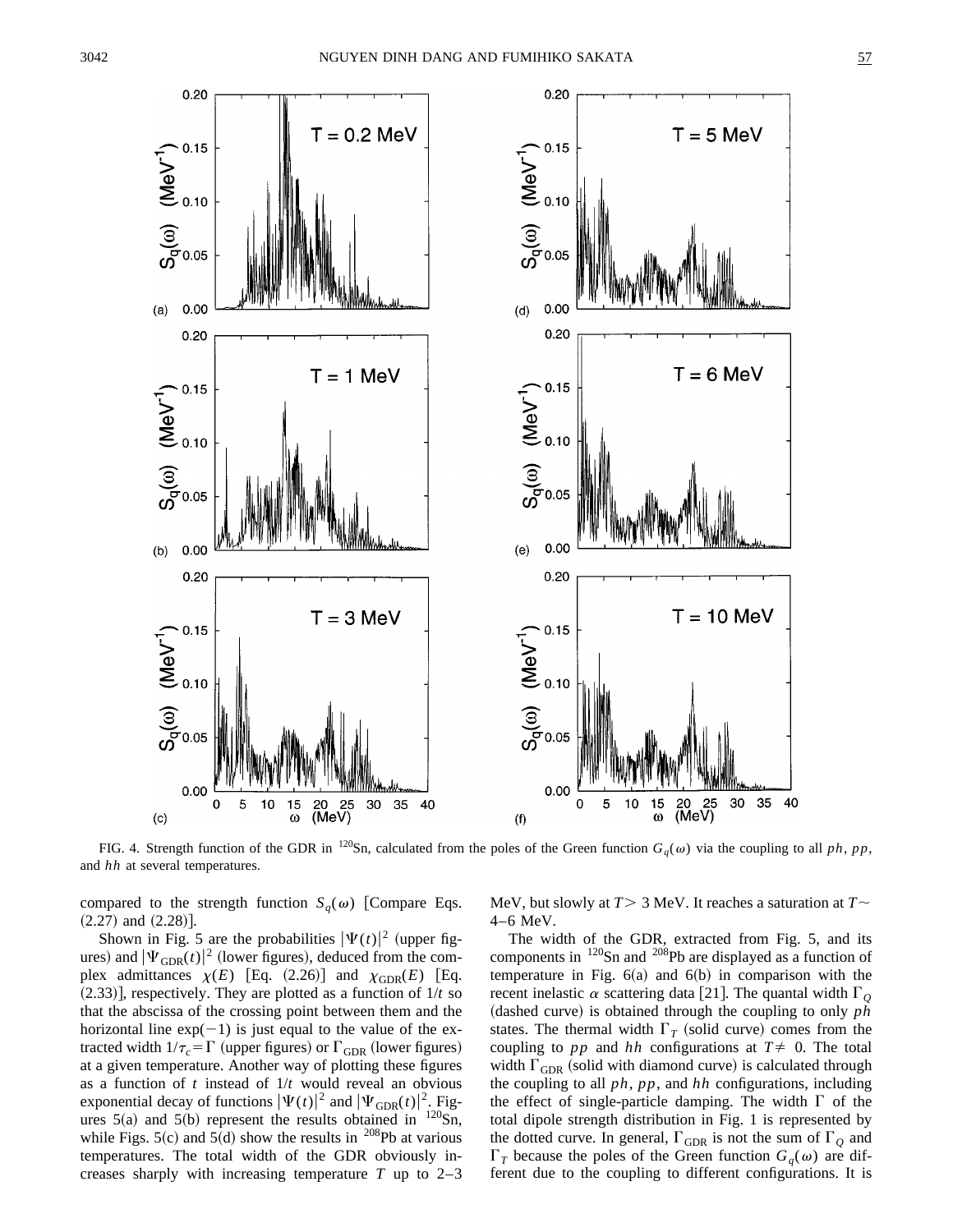

FIG. 5. Probabilities  $|\Psi(t)|^2$  (upper figures) and  $|\Psi_{\text{GDR}}(t)|^2$  (lower figures) for the GDR in <sup>120</sup>Sn (a), (b) and <sup>208</sup>Pb (c), (d) as a function of the inversed time  $1/t$  at various temperatures. The value of temperature (in MeV), at which a curve was calculated, is given by a number near the curve. The horizontal line is  $exp(-1)$ .

clear from this figure that the quantal effect is getting weaker in hot GDR as  $\Gamma_Q$  is slowly getting smaller with *T* going up. The thermal damping width  $\Gamma_T$ , on the contrary, becomes rapidly larger with increasing *T*. As the result,  $\Gamma_{GDR}$  increases sharply as *T* raises up to 3 MeV and slowly at higher temperatures. It reaches a saturated value of around 13.5 MeV in <sup>120</sup>Sn and 10 MeV in <sup>208</sup>Pb at  $T=$  4–6 MeV. These evaluations also show that the GDR width at higher temperatures is driven mostly by the thermal width  $\Gamma_T$ . The results of our calculations for  $\Gamma_{\text{GDR}}$  are in reasonable agreement with the experimental data. This agreement is as good as the one given recently within the adiabatic model in Ref. [22]. Our results also cover a much wider temperature region. It is also seen that the width  $\Gamma$  of the total dipole strength distribution over the whole interval from 0 up to 40 MeV is found in a large discrepancy with the experimental data. In both nuclei the width  $\Gamma$  increases much more rapidly at low temperatures and reaches the saturation at a lower temperature  $T \sim 2.5$  MeV as compared to the width  $\Gamma_{GDR}$ . The reason for this discrepancy is a consequence of the fact that the effect of coupling to 2*p*2*h* configurations is incorporated in the present model via choosing the parameter  $F_1$  to reproduce the empirical value of the quantal width  $\Gamma_q$  of the g.s. GDR. Therefore, while the value  $\Gamma_{\text{GDR}}$  is good as an average one for comparing with the experimental data, the configuration mixing in the calculated strength function is fairly coarse in order to be well approximated by a single Lorentzian as it is the case in the experiments. This result just confirms the fact that the experiments have approximated the

hot GDR as a single Lorentzian, centered at the GDR energy  $E_{GDR}(T)$ , which just coincides with the theoretical value  $\Gamma_{\text{GDR}}$ . On the other hand, it is experimentally difficult to extract the width  $\Gamma$  of the total dipole strength distribution at  $T \geq 3$  MeV because of the ambiguities in isolating the lowlying structure from the background at high temperatures, as has been discussed above  $(Figs. 1$  and 4). This may also serve as an explanation of why some authors have considered the saturation of the GDR width as the signature of the GDR disappearance.

Shown in Fig. 6(c) is the same width  $\Gamma_{\text{GDR}}$  for <sup>120</sup>Sn (a), but plotted as a function of excitation energy *E*\* in comparison with the FWHM of the GDR from the heavy-ion fusion data in tin isotopes  $[1-6]$ . An overall agreement between the theory and experimental data is seen in the whole region of excitation energy  $E^*$ , including the data at  $250 \le E^* \le 450$ MeV  $[2]$ . The predictions of Refs.  $[18]$  (solid curve) and  $[24]$ (dotted curve) are also shown. They are similar to ours at  $E^* \le 150$  MeV. In this region there is a noticeable discrepancy between the dependence of  $\Gamma_{\text{GDR}}$  on the excitation energy  $E_{m.f.}^*$ , evaluated in the thermal mean-field (solid with diamonds) (see Ref. [53] for details), and the one on  $E_{F,g}^*$ from the Fermi-gas model with the level density parameter  $a = A/12$  (dashed). The contribution of higher-multipole collective vibrations also affect the excitation energy in the thermal mean-field [53]. As the result,  $E_{m.f.}$  is pushed closer to  $E_{F.g.}$ . Therefore we also plot in Fig. 6(c) the same width as a function of  $\bar{E}^* = (E_{\text{m.f.}}^* + E_{\text{F.g.}}^*)/2$  for comparison (solid curve with asterisks).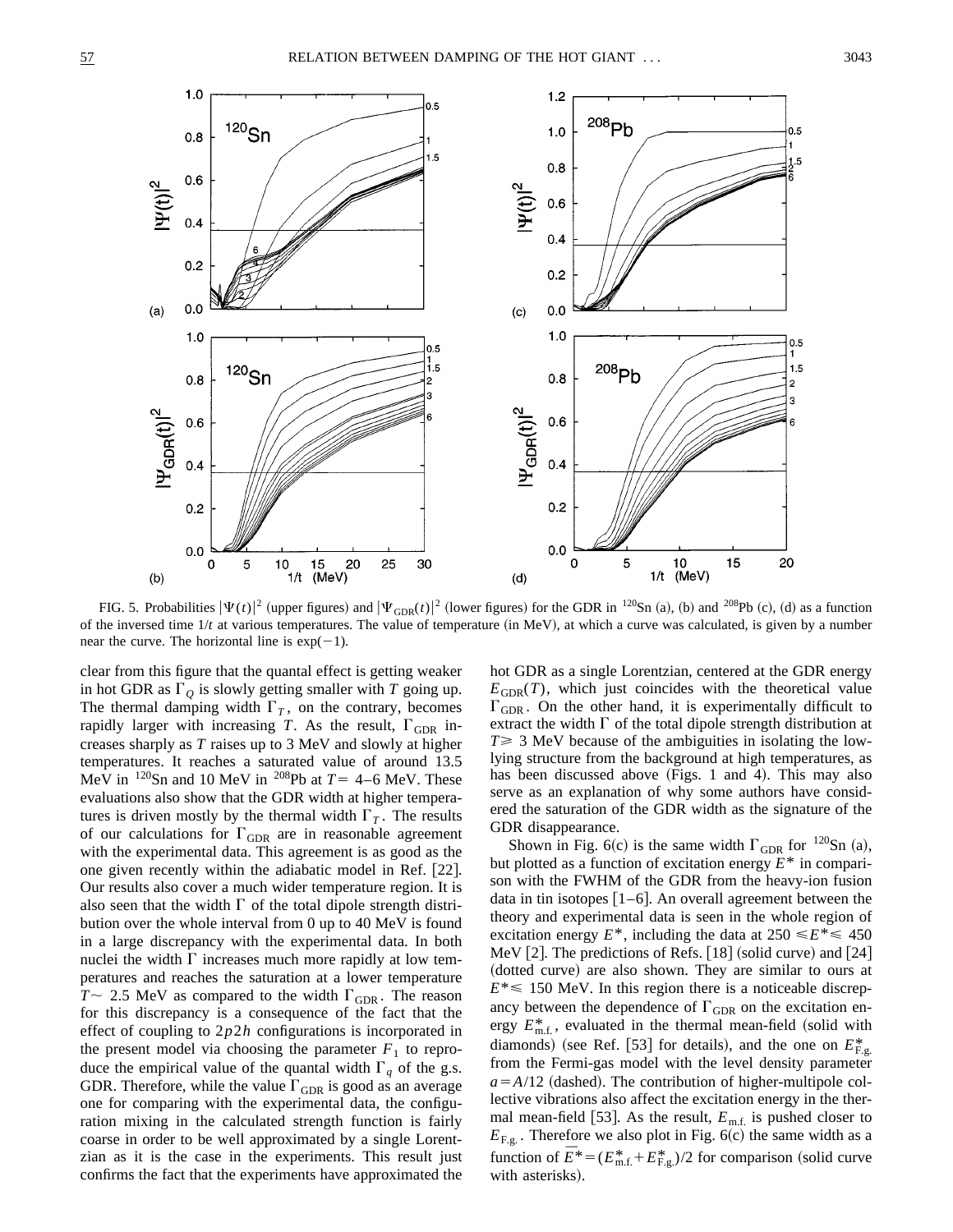

FIG. 6. Widths of the GDR as a function of temperature in  $120$ Sn (a) and <sup>208</sup>Pb (b), and as a function of excitation energy in  $^{120}Sn$  (c). The open squares represent the experimental data from inelastic  $\alpha$ scattering  $(a)$  and  $(b)$  and heavy-ion fusion reactions  $(c)$ . In  $(a)$  and (b), the solid curves with diamonds denote the width  $\Gamma_{\text{GDR}}$ , calculated at the GDR energy with the coupling to all *ph*, *pp*, and *hh* taken into account. The quantal width  $\Gamma$ <sub>O</sub>, obtained via coupling to only *ph* configurations, is denoted by the dashed curve, while the thermal width  $\Gamma_T$ , caused by coupling to pp and hh configurations, is represented by the solid curve. The dotted curves represent the width  $\Gamma$  of the total strength function from Fig. 1. The GDR widths, evaluated in Ref. [22] without and including the evaporation width, are shown by the dash-dotted and short dashed curves, respectively. In (c), the solid curve with diamonds represents the width  $\Gamma_{\text{GDR}}$  in (a), plotted as a function of  $E_{m.f.}^*$  (see text). The dashed curve is the same width, but plotted as a function of  $E_{F,g}^*$  from Fermi-gas model. The solid curve with asterisks is the same width, plotted as a function of  $\overline{E}^*$  (See text). The width, obtained in Ref. [18], is represented by the solid curve, while the result of Ref. [24] is shown by the dotted curve.

Finally, using criteria  $(i)$ – $(iii)$ , let us examine whether there is an evidence of motional narrowing in the temperature dependence of the hot GDR. We have calculated the adiabaticity parameter  $\eta$ , the frequency spread  $\Delta$ , and the effective half-width  $\gamma_{\text{eff}}$ , using Eqs. (2.34), (2.36), and  $(2.35)$ , respectively, in  $120$ Sn and  $208$ Pb. The results are plotted as a function of temperature in Fig. 7. Starting from *T*  $\geq 1.5$  MeV in <sup>120</sup>Sn and  $T \geq 1$  MeV in <sup>208</sup>Pb, the value of  $\eta$ , calculated via coupling to *pp* and *hh* configurations [solid curves in the top part of Fig.  $7$ , becomes continuously smaller than one and decreases with increasing *T*. This means that criterion (i) is fulfilled, although not so strongly. This criterion is also fulfilled with the values of  $n$ , calculated via couping to only  $ph$  configurations (dashed curves in the top figures), or to all  $ph$ ,  $pp$ , and  $hh$  ones (solid curves with diamonds in the top figures). In order to see the source of motional narrowing, we have to examine the behavior of the frequency spread  $\Delta$  [criterion (ii)] and the effective halfwidth  $\gamma_{\text{eff}}$  [criterion (iii)]. Taking into account the coupling to *pp* and *hh* configurations,  $\Delta$  continuously increases in general with increasing temperature (solid curve in the middle figures). This means that thermal fluctuations of shapes are not associated with motional narrowing. At the same time, the value of  $\Delta$ , calculated via coupling to *ph* configurations (dashed curves in the middle figures), continuously decreases as *T* goes up, showing a clear effect of motional narrowing with the fulfillment of criterion (ii). This effect has a direct connection with the narrowing of the quantal width  $\Gamma_Q$  as *T* increases, as has been discussed previously. It is stronger in <sup>208</sup>Pb. As a result, the value of  $\Delta$ , calculated via coupling to all *ph*, *pp*, and *hh* configurations, behaves differently in two nuclei, namely it increases in <sup>120</sup>Sn, and slightly decreases (at  $T \ge 1.5$  MeV) in <sup>208</sup>Pb with increasing *T*. The resulting effective half-width  $\gamma_{\text{eff}}$  of the stochastic frequency modulation of the hot GDR, shown in the bottom part of Fig. 7, decreases continuously with increasing *T* when the coupling to only *ph* configurations (dashed curves) is taken into account. This decrease is also seen in the thermal fluctuations of the hot GDR (solid curves) at  $T \ge 1-2$  MeV. The resulting effective half-width  $\gamma_{\text{eff}}$ , calculated via coupling to all ph, pp, and hh configurations, starts to decreases at  $T \ge 1$  MeV in <sup>120</sup>Sn and at *T*  $\geq 1.5$  MeV in <sup>208</sup>Pb. From this analysis we conclude that motional narrowing in the stochastic modulation of the GDR energy (frequency modulation of the hot GDR) indeed takes place at  $T \geq 1-1.5$  MeV and this effect comes from the quantal coupling to  $ph$  configurations [criteria (iii)]. Thermal effect due to coupling to  $pp$  and  $hh$  configurations (thermal shape fluctuations) are not associated with motional narrowing [criteria (ii) is not fulfilled] and can be considered as an adiabatic process at  $T \leq 1$  MeV where  $\eta$  > 1. In general, the behavior of the hot GDR at high temperatures can be approximated by the long-time (sudden time) limit where criterion (i) holds.

#### **IV. CONCLUSIONS**

In the present paper we have proposed an alternative method to calculate the damping width of the hot GDR via the complex admittance of an irreversible process. The relation is established between the microscopic theory for the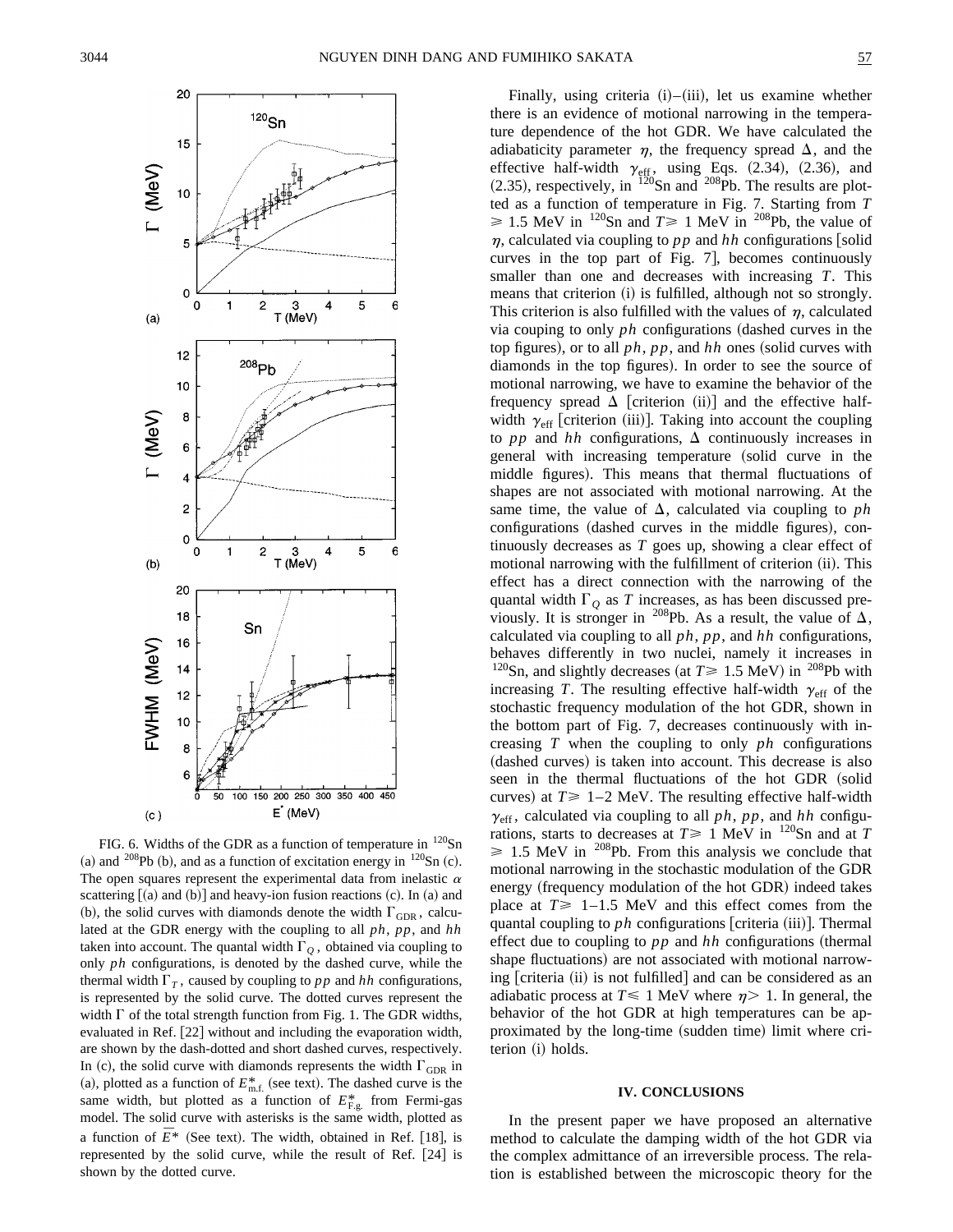

FIG. 7. Adiabaticity parameter  $\eta$  (top), frequency spread  $\Delta$  (middle), and effective half-width  $\gamma_{\text{eff}}$  of the stochastic frequency modulation in the hot GDR as a function of temperature in  $^{120}Sn$  (a)–(c) and  $^{208}Pb$  (d)–(f). The solid curves are the results, obtained via coupling to pp and *hh* configurations. The dashed curves denote the results, obtained via coupling to only *ph* configurations. The solid curve with diamonds represents the results obtained via coupling to all *ph*, *pp*, and *hh* configurations.

damping of hot GDR and the macroscopic one for the evolution of the dynamical variable, which describes the evolution of the hot GDR. The microscopic expression for the complex admittance is derived from the Green function, which describes the propagation of the GDR vibration through the field of noncollective degrees of freedom (heat bath).

The present formalism was then applied to a systematic study of the behavior of the GDR as a function of temperature in the nuclei <sup>120</sup>Sn and <sup>208</sup>Pb. The values of the calculated damping width  $\Gamma_{\text{GDR}}$  of the hot GDR, centered at  $E_{GDR}(T)$ , were compared with the recent experimental data obtained in the heavy-ion fusion reactions and inelastic  $\alpha$ scattering. An overall agreement between theory and experiment is achieved. In comparison to the recent theoretical predictions by other theories in Refs.  $(18,22,24)$ , the present approach is free from the constraint on adiabaticity and also gives a reasonable agreement with experiments within a much larger temperature interval, including the region of the width's saturation, where the adiabaticity is broken ( $\eta$  < 1).

The present paper confirms that the thermal effects due to the coupling of the GDR collective vibration to the *pp* and *hh* configurations are the source of the increase of the GDR's width at low excitation energies (up to  $130-150$ )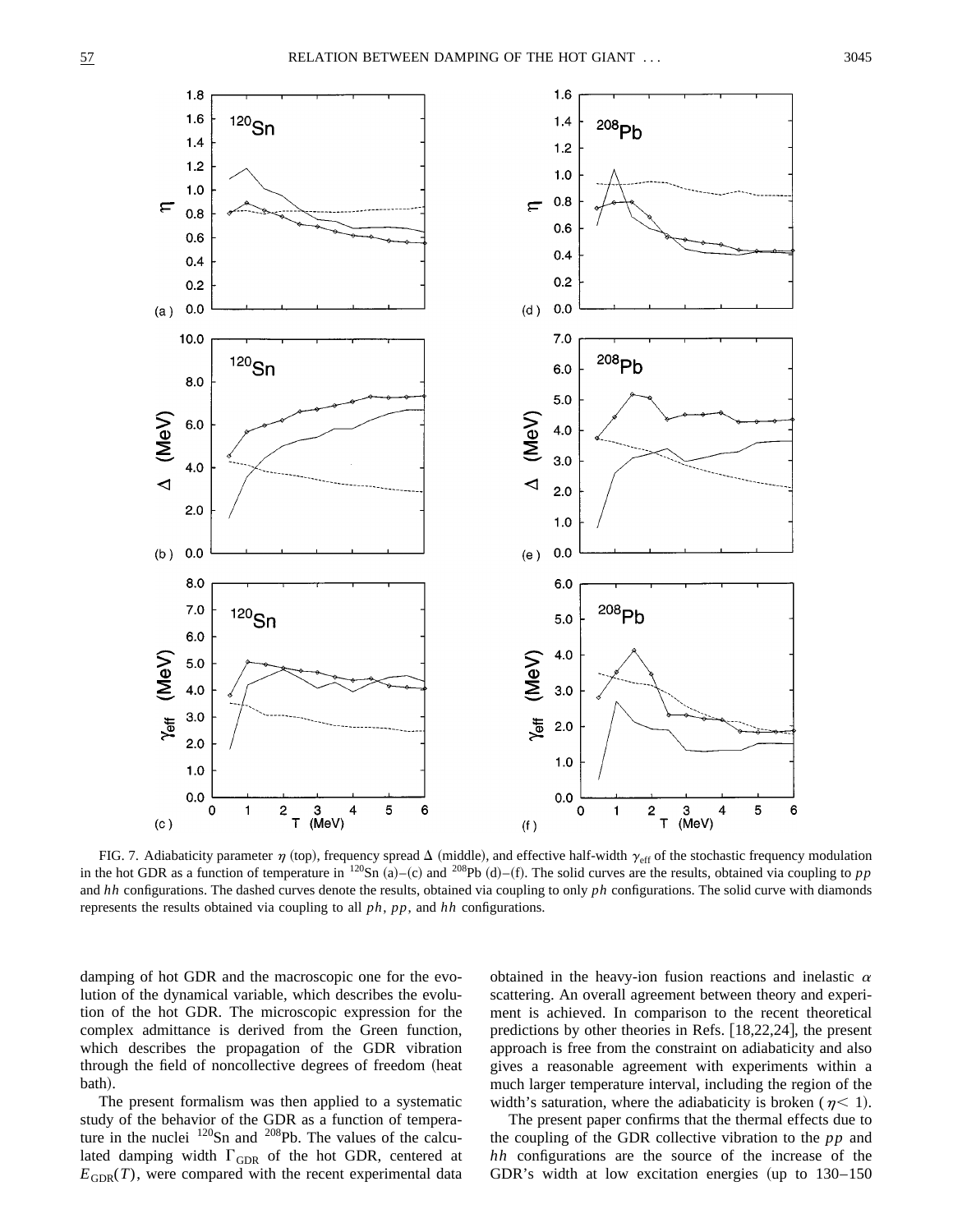MeV) and of the width saturation at high excitation energies. These effects are fairly enough to account for the thermal fluctuations in the hot GDR in finite nuclei. The quantal width  $\Gamma$ <sub>O</sub> due to the coupling of the GDR to only *ph* configurations decreases slowly with increasing temperature *T*.

Analyzing the calculated strength distribution of the hot GDR, we see that refined experimental methods are called for to explore the low-energy region of the GDR distribution in order to isolate a possible low-lying structure. In particular, the appearance of the low-lying structure and the difficulties of extracting it from the background are proposed in this work as one possible reason of the ''disappearance'' of the hot GDR in some experiments. On the other hand a more detailed study on the relation between the excitation energy and the temperature in finite nuclei at temperatures below  $T=5$  MeV is needed in order to avoid the large uncertainties when comparing theoretical results and the data.

Finally our results seem to indicate the presence of motional narrowing in the hot GDR at  $T \geq 1-1.5$  MeV as a consequence of the quantal coupling to *ph* configurations.

#### **ACKNOWLEDGMENTS**

Numerical calculations were carried out on a 64 bit Alpha AXP workstation running Digital UNIX  $(OSF/1)$  at the Computer Center of RIKEN. Discussions with K. Kumar  $(Tennessee), Y.Z. Zhuo (Beijing), M. Matsuo (Kyoto), K.$ Matsuyanagi (Kyoto), N. Onishi (Tokyo), and K. Tanabe (Saitama) are gratefully acknowledged. N.D.D. acknowledges the support from the Nishina Memorial Foundation and the Science and Technology Agency of Japan, under which this work was done.

## **APPENDIX: RANDOM FREQUENCY MODULATION OF THE HOT GDR AS A STOCHASTIC PROCESS**

Motional narrowing as a feature, which takes place in stochastic processes, has been studied by Kubo and Anderson more than four decades ago [54,55]. Recently the Kubo-Anderson process has been applied to study the possibility of motional narrowing in hot nuclei in Ref.  $[46]$ . A stochastic macroscopic approach to GDR in hot rotating nuclei has also been developed in Ref. [47] based on the generalized Langevin equation due to Mori  $[56]$ . Details of the general theory on motional narrowing in stochastic processes can be found in Ref. [34]. A direct application of this theory to the hot GDR within our model is given in this Appendix.

We have shown that the hot GDR can be considered as a damped oscillator due to the coupling of the collective phonon to the *ph*, *pp*, and *pp* configurations. The broadened frequency spectrum, expressed in terms of the complex admittance or the strength function in Eq.  $(2.27)$ , is related to the stochastic nature of the time modulation of the phonon energy (the oscillator frequency). In order to study this, we assume that the collective phonon, which generates the hot GDR, is randomly perturbed so that the phonon energy is modulated in time as

$$
\omega_q(t) = \omega_q + \omega_q^{(1)}(t),\tag{A1}
$$

where the variation  $\omega_1(t)$  is a stochastic process. We can write down the equation of motion of the phonon propagation as

$$
\dot{Q}_q(t) = i\omega_q(t)Q_q(t). \tag{A2}
$$

The solution of Eq.  $(A2)$  is

$$
Q_q(t) = Q_q(0) \exp\left[i \int_{-\infty}^t \omega_q(t') dt'\right].
$$
 (A3)

The correlation function  $\mathcal{F}_q(t)$  for the GDR phonon propagation is directly related to the spectral intensity  $J_q(\omega)$  in Eq.  $(2.30)$  as

$$
\mathcal{F}_q(t) = \langle Q_q^{\dagger}(t) Q_q(0) \rangle = \int_{-\infty}^{\infty} J_q(\omega) e^{i\omega t} d\omega.
$$
 (A4)

Conversely, the spectral intensity is derived from the correlation function via the Fourier transform as

$$
J_q(\omega) = \frac{1}{2\pi} \int_{-\infty}^{\infty} \mathcal{F}_q(t) e^{-i\omega t} dt.
$$
 (A5)

If  $\omega_q^{(1)}(t)$  is stochastic, then  $Q_q(t)$  is a stochastic process defined by Eq.  $(A2)$ . In this case the correlation function  $\mathcal{F}_q(t)$  can be rewritten in the form

$$
\mathcal{F}_q(t) = \left\langle Q_q^{\dagger}(0) Q_q(0) \exp\left[i \int_0^t \omega(t') dt'\right]\right\rangle
$$
  
= 
$$
[\exp(\omega_q/T) - 1]^{-1} e^{i \omega_q t} \phi(t),
$$
 (A6)

where the correlation function  $\phi(t)$  is

$$
\phi(t) = \left\langle \exp\left[i \int_0^t \omega_q^{(1)}(t')dt'\right]\right\rangle. \tag{A7}
$$

Let us define the power spectrum  $I(\omega')$  of the stochastic process  $\omega_q^{(1)}(t)$ , characterizing the frequency modulation, as the Fourier transform of the correlation function  $\phi(t)$  as

$$
I(\omega') = \frac{1}{2\pi} \int_{-\infty}^{\infty} \phi(t) e^{-i\omega'} dt,
$$
 (A8)

where

$$
\omega' = \omega - \omega_q \tag{A9}
$$

is the frequency difference measured from the unperturbed frequency  $\omega_q$ . Assuming that the process  $\omega_q^{(1)}(t)$  is stationary and Gaussian with the average value  $\langle \omega_q^{(1)}(t) \rangle = 0$ , one can define its correlation function from the equation

$$
\langle \omega_q^{(1)}(t_0) \omega_1(t_0 + t) \rangle = \langle (\omega_q^{(1)})^2 \rangle \psi(t). \tag{A10}
$$

The correlation function  $\phi(t)$  is then related with the relaxation function  $\psi(t)$  of this Gaussian stochastic process as

$$
\phi(t) = \exp\bigg[-\langle (\omega_q^{(1)})^2 \rangle \int_0^t (t-\tau) \psi(\tau) d\tau \bigg]. \tag{A11}
$$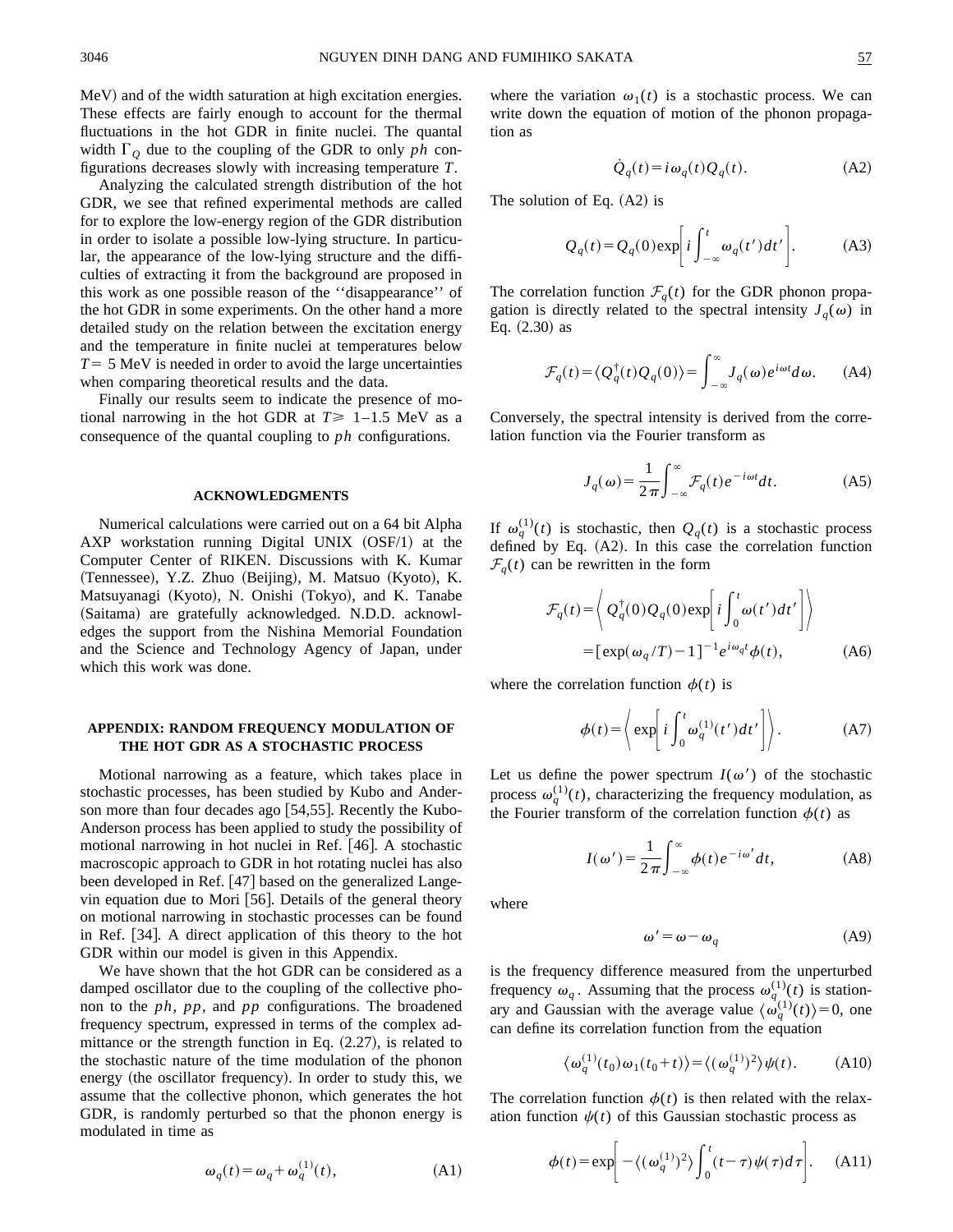Substituting  $\phi(t)$  in Eq. (A8) with its value from Eq. (A11), one can see that the power spectrum  $I(\omega)$  of the stochastic process  $\omega_q^{(1)}$  becomes

$$
I(\omega) = \frac{1}{2\pi} \int_{-\infty}^{\infty} dt \exp\left[-i\omega t - \Delta^2 \int_{0}^{t} (t-\tau)\psi(\tau)d\tau\right].
$$
\n(A12)

In Eq.  $(A12)$  the quantities

$$
\Delta = \sqrt{\langle (\omega_q^{(1)})^2 \rangle}, \tag{A13}
$$

and

$$
\tau_c = \int_0^\infty \psi(\tau) d\tau = \frac{1}{\Delta^2} \int_0^\infty \langle \omega_1(t_0) \omega_1(t_0 + t) \rangle dt \quad (A14)
$$

represent the magnitude (spread) and the rate of the random frequency modulation, respectively. This leads to Eq.  $(2.32)$ , which states that  $\tau_c = \Gamma^{-1}$  is just the decay time if the correlation function  $\psi(t)$  of  $\omega_q^{(1)}$  (or the probability  $|\Psi(t)|^2$ ) exhibits a simple exponential decay as

$$
\psi(t) = e^{-t/\tau_c}.\tag{A15}
$$

We come to a parameter

$$
\eta = \Delta \tau_c = \frac{\sqrt{\langle \omega_1^2 \rangle}}{\Gamma}, \tag{A16}
$$

which characterizes the behavior of the power spectrum  $I(\omega)$ of the stochastic process  $\omega_q^{(1)}$ . This parameter is called the adiabaticity parameter in Ref.  $[47]$ , where it was fitted to the experimental data of the hot GDR width within an adiabatic model with shape fluctuations included as in Refs.  $[16,22,28]$ .

If the exponential decay in Eq.  $(A15)$  is assumed, the correlation function  $\phi(t)$  in Eq. (A7) becomes

$$
\phi(t) = \exp\{-\Delta^2 \tau_c [t - \tau_c (1 - e^{-t/\tau_c})]\}
$$
  
=  $\exp[-\eta^2 (1/\tau_c - 1 + e^{-t/\tau_c})].$  (A17)

In the limit where  $\eta \rightarrow \infty$  or  $\tau_c \rightarrow \infty$  the correlation function  $\phi(t)$  in Eq. (A17) is approximated by

$$
\phi(t) = \exp\left(-\frac{\Delta^2}{2}t^2\right).
$$
 (A18)

The power spectrum  $I(\omega)$  of the stochastic process  $\omega_q^{(1)}$  then takes a Gaussian form with the standard deviation  $\Delta$ 

$$
I(\omega) = \frac{1}{\sqrt{2\pi}\Delta} \exp\left(-\frac{\omega^2}{2\Delta^2}\right).
$$
 (A19)

This power spectrum becomes narrower and narrower when the parameter  $\Delta$  decreases. This phenomenon is known as motional narrowing. Physically it means that the motion of  $Q_q(t)$  in Eq. (A3), which is rewritten as

$$
Q_q(t) = Q_q(0)e^{i\omega_q} \exp\bigg[i\int_{-\infty}^t \omega_q^{(1)}(t')dt'\bigg], \quad \text{(A20)}
$$

is a Brownian motion on a unit circle in the complex plane. If the duration time is shorter than the characteristic time, needed to maintain a frequency shift,

$$
T \simeq \frac{2\,\pi}{\omega_q^{(1)}},\tag{A21}
$$

the modulation is averaged out and cannot be seen.

In order to derive the clear criteria of motional narrowing we must study the duration time, concerning which there are two extreme cases, namely the short-time  $(t/\tau_c \ll 1)$  and long-time  $(t/\tau_c \ge 1)$  limits.

*(a) The short-time limit*  $(t/\tau_c \ll 1)$ . The short-time limit just corresponds to the approximation in Eqs. (A18) and (A19) when  $\eta \geq 1$ . The correlation function in this case is the average of  $exp(i\omega_q^{(1)})$  over all possible distributions of the modulation  $\omega_q^{(1)}$ , such as all possible quadrupole shape deformations

$$
\phi(t) = \int \exp(i\omega_q^{(1)}) \exp[-(\omega_q^{(1)})^2 / 2\Delta^2] \frac{d\omega_q^{(1)}}{\sqrt{2\pi}\Delta}.
$$
\n(A22)

This is an average over an ensemble of oscillators with frequencies  $\omega_q^{(1)}$ . Each oscillator describes a collective motion during this short time *t*. In terms of quadrupole shape fluctuations, this dynamical coherent picture takes place if the quadrupole deformation changes slowly enough ( $\tau_c$  is large enough) for the GDR to feel these changes. Hence the shorttime limit here is nothing but *the adiabatic limit* discussed in  $Ref. |47|.$ 

*(b) The long-time limit*  $(t/\tau_c \ge 1)$ . In the long-time limit, which corresponds to  $\eta \ll 1$ , the correlation function  $\phi(t)$  in Eq.  $(A11)$  behaves as

$$
\phi(t) = e^{-\gamma_{\text{eff}}|t| + \delta}.\tag{A23}
$$

The power spectrum  $I(\omega)$  of the stochastic process  $\omega_q^{(1)}$  has a good Lorentzian form

$$
I(\omega) = \frac{e^{\delta}}{\pi} \frac{\gamma_{\text{eff}}}{\omega^2 + \gamma_{\text{eff}}^2},
$$
 (A24)

where the effective half-width  $\gamma_{\text{eff}}$  is equal to

$$
\gamma_{\rm eff} = \Delta^2 \tau_c = \eta \Delta \ll \Delta, \qquad (A25)
$$

and

$$
\delta = \Delta^2 \int_0^\infty \tau \psi(\tau) d\tau.
$$
 (A26)

This long-time limit was called *the sudden limit* in Ref. [47]. The effective half-width  $\gamma_{\text{eff}}$  of the power spectrum  $I(\omega)$  in the sudden limit (long-time) becomes much smaller than the standard deviation  $\Delta$  of the Gaussian in the adiabatic (shorttime) limit. Hence the sudden limit (long-time limit) is the